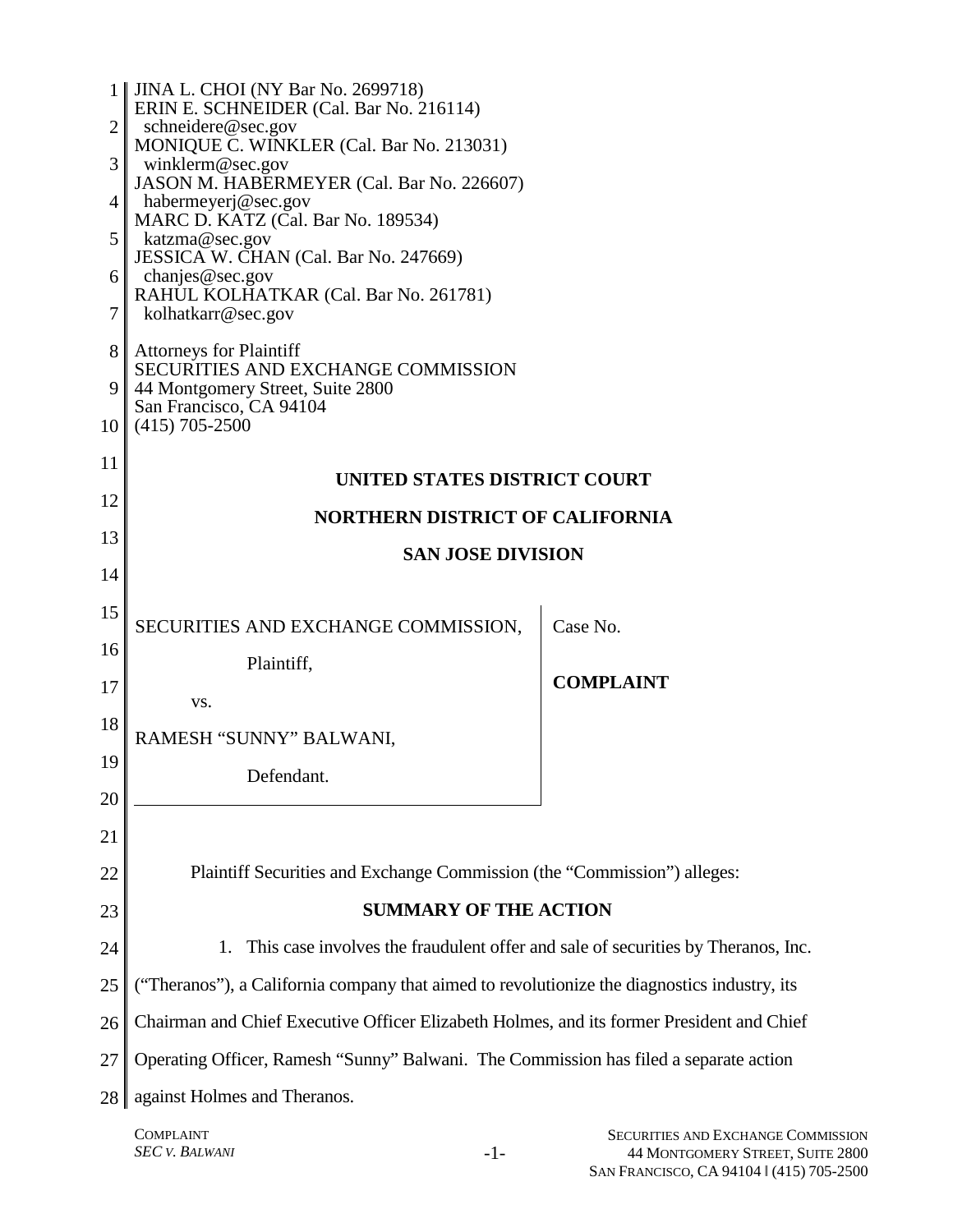1 2 3 4 5 6 7 2. Balwani, Holmes, and Theranos raised more than \$700 million from late 2013 to 2015 while deceiving investors by making it appear as if Theranos had successfully developed a commercially-ready portable blood analyzer that could perform a full range of laboratory tests from a small sample of blood. They deceived investors by, among other things, making false and misleading statements to the media, hosting misleading technology demonstrations, and overstating the extent of Theranos' relationships with commercial partners and government entities, to whom they had also made misrepresentations.

8 9 10 11 12 13 3. Balwani, Holmes, and Theranos also made false or misleading statements to investors about many aspects of Theranos' business, including the capabilities of its proprietary analyzers, its commercial relationships, its relationship with the Department of Defense ("DOD"), its regulatory status with the U.S. Food and Drug Administration ("FDA"), and its financial condition. These statements were made with the intent to deceive or with reckless disregard for the truth.

14 15 16 17 18 19 20 21 22 23 4. Investors believed, based on these representations, that Theranos had successfully developed a proprietary analyzer that was capable of conducting a comprehensive set of blood tests from a few drops of blood from a finger. From Balwani's and Holmes' representations, investors understood that Theranos offered a suite of technologies to (1) collect and transport a fingerstick sample of blood, (2) place the sample on a special cartridge which could be inserted into (3) Theranos' proprietary analyzer, which would generate the results that Theranos could transmit to the patient or care provider. According to Balwani and Holmes, Theranos' technology could provide blood testing that was faster, cheaper, and more accurate than existing blood testing laboratories, all in one analyzer that could be used outside traditional laboratory settings.

24

25 26 5. At all times, however, Balwani, Holmes, and Theranos were aware that, in its clinical laboratory, Theranos' proprietary analyzer performed only approximately 12 tests of the over 200 tests on Theranos' published patient testing menu, and Theranos used third-party

27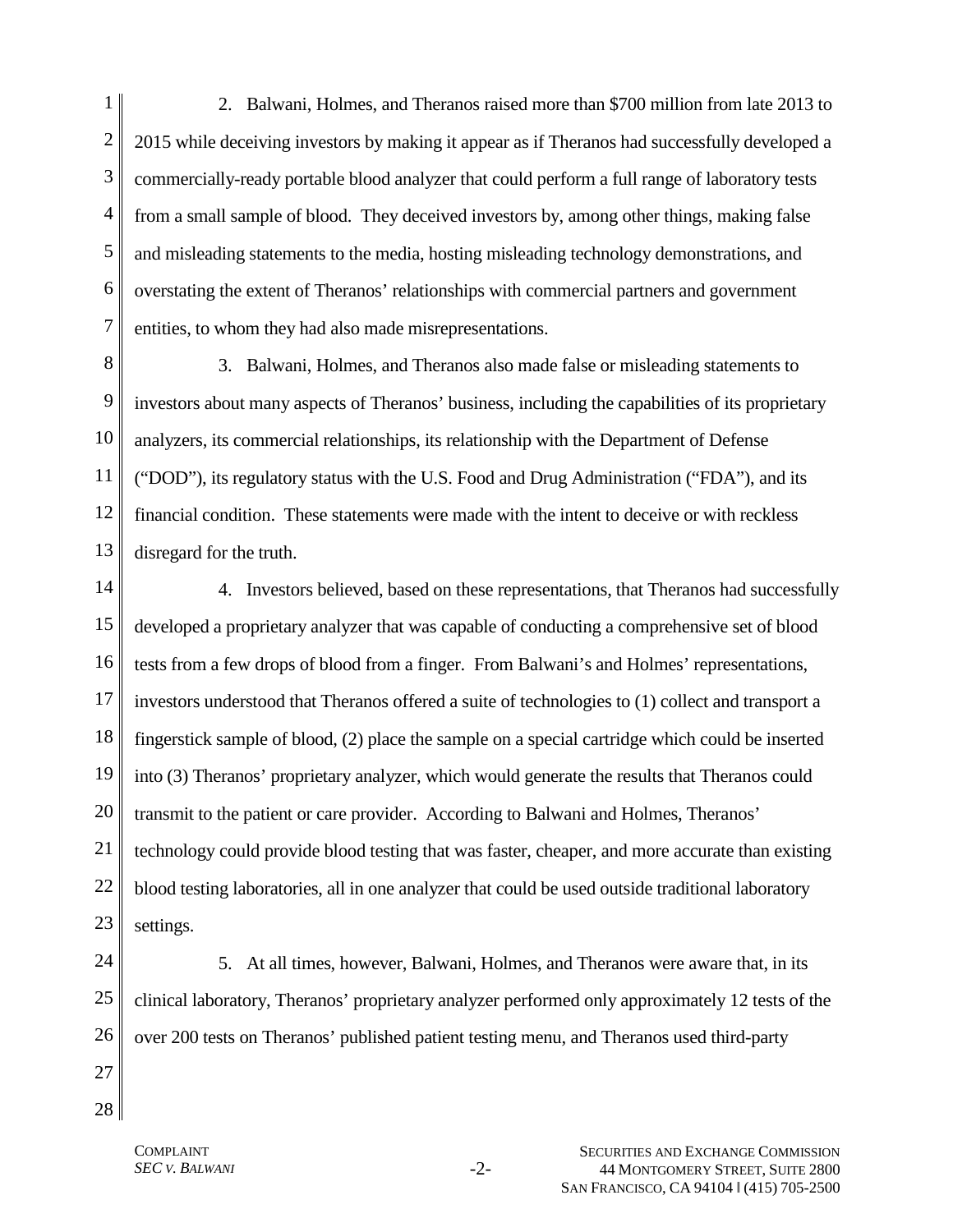1 2 commercially available analyzers, some of which Theranos had modified to analyze fingerstick samples, to process the remainder of its patient tests.

3 4 5 6 6. In this action, the Commission seeks an order enjoining Balwani from future violations of the securities laws, requiring Balwani to pay a civil monetary penalty, prohibiting him from acting as an officer or director of any publicly-listed company, and providing other appropriate relief.

7

#### **JURISDICTION AND VENUE**

8 9 10 11 7. The Commission brings this action pursuant to Sections 20(b), 20(d), and 22(a) of the Securities Act of 1933 ("Securities Act") [15 U.S.C. §§ 77t(b), 77t(d), and 77v(a)] and Sections 21(d), 21(e), and 27 of the Securities Exchange Act of 1934 ("Exchange Act") [15 U.S.C. §§ 78u(d), 78u(e), and 78aa].

12 13 14 8. This Court has jurisdiction over this action pursuant to Sections 20(b), 20(d)(1) and 22(a) of the Securities Act [15 U.S.C.  $\S$  77t(b), 77t(d)(1), and 77v(a)] and Sections 21(d), 21(e) and 27 of the Exchange Act [15 U.S.C. §§ 78u(d), 78u(e) and 78aa].

15 16 17 9. Defendant, directly or indirectly, made use of the means and instrumentalities of interstate commerce or of the mails in connection with the acts, transactions, practices, and courses of business alleged in this complaint.

18 19 20 21 22 23 10. Venue is proper in this District pursuant to Section 22(a) of the Securities Act [15 U.S.C. § 77v(a)] and Section 27(a) of the Exchange Act [15 U.S.C. § 78aa(a)]. Balwani resides in the District. In addition, acts, transactions, practices, and courses of business that form the basis for the violations alleged in this complaint occurred in this District. Defendant met with and solicited prospective Theranos investors in this District, and the relevant offers or sales of securities took place in this District.

- 24 25 26 11. Under Civil Local Rule 3-2(d), this civil action should be assigned to the San Jose Division, because a substantial part of the events or omissions which give rise to the claims alleged herein occurred in Santa Clara County.
- 27
- 28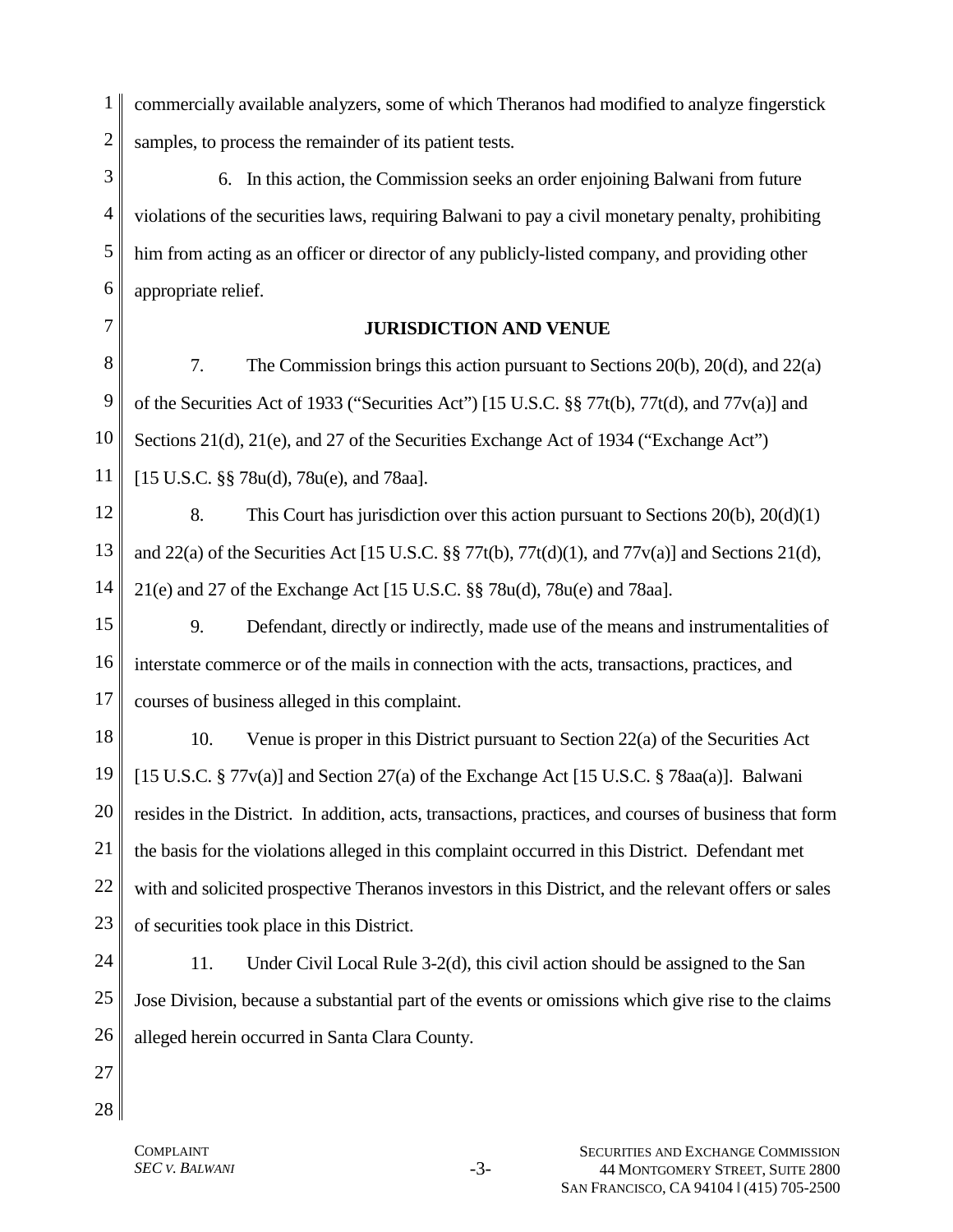| 1              |                                                                                                    | <b>DEFENDANT</b>                                                                                  |  |
|----------------|----------------------------------------------------------------------------------------------------|---------------------------------------------------------------------------------------------------|--|
| $\overline{2}$ | 12.                                                                                                | Ramesh "Sunny" Balwani, age 52, of Atherton, California, was the President and                    |  |
| 3              |                                                                                                    | Chief Operating Officer of Theranos, Inc. from September 2009 to May 2016. From 2013              |  |
| 4              | through 2015 (the "relevant time period"), Balwani received a salary of between approximately      |                                                                                                   |  |
| 5              | \$99,000 and \$200,000.                                                                            |                                                                                                   |  |
| 6              |                                                                                                    | OTHER RELEVANT INDIVIDUAL AND ENTITY                                                              |  |
| 7              | 13.                                                                                                | Elizabeth Holmes, age 34, of Los Altos Hills, California, is the Chief Executive                  |  |
| 8              |                                                                                                    | Officer ("CEO") and Chairman of the Board of Theranos, Inc.                                       |  |
| 9              | 14.                                                                                                | Theranos, Inc. is a Delaware corporation, with its principal place of business in                 |  |
| 10             |                                                                                                    | Newark, California. During the relevant time period, Theranos' principal place of business was    |  |
| 11             | in Palo Alto, California and its sole managing executives were Holmes and Balwani.                 |                                                                                                   |  |
| 12             |                                                                                                    | <b>FACTUAL ALLEGATIONS</b>                                                                        |  |
| 13             | A.                                                                                                 | <b>Background</b>                                                                                 |  |
| 14             | 15.                                                                                                | Elizabeth Holmes founded Theranos, a diagnostics company, in 2003 after                           |  |
| 15             |                                                                                                    | leaving college during her second year. Holmes had a vision of developing new diagnostic          |  |
| 16             | technologies, with a focus on small sample testing and easier access to testing results for        |                                                                                                   |  |
| 17             |                                                                                                    | prevention and earlier diagnosis.                                                                 |  |
| 18             | 16.                                                                                                | For the first five years of its existence, before Balwani joined Theranos, Theranos               |  |
| 19             |                                                                                                    | focused its efforts on developing its proprietary analyzer, the Theranos Sample Processing Unit,  |  |
| 20             |                                                                                                    | or "TSPU," to analyze blood taken from a fingerstick and on assisting pharmaceutical companies    |  |
| 21             | with their clinical trials. The earliest generation TSPU was a small point-of-care device that was |                                                                                                   |  |
| 22             |                                                                                                    | capable of performing only a few tests. A point-of-care device can be used to obtain results near |  |
| 23             |                                                                                                    | where patients provide samples, such as medical offices.                                          |  |
| 24             | 17.                                                                                                | In 2009, as Theranos was on the verge of running out of money, Holmes turned                      |  |
| 25             |                                                                                                    | to her then-boyfriend Balwani, who guaranteed a line of credit for the company. Balwani joined    |  |
| 26             |                                                                                                    | the company and became its President and COO that same year.                                      |  |
| 27             |                                                                                                    |                                                                                                   |  |
| 28             |                                                                                                    |                                                                                                   |  |
|                |                                                                                                    |                                                                                                   |  |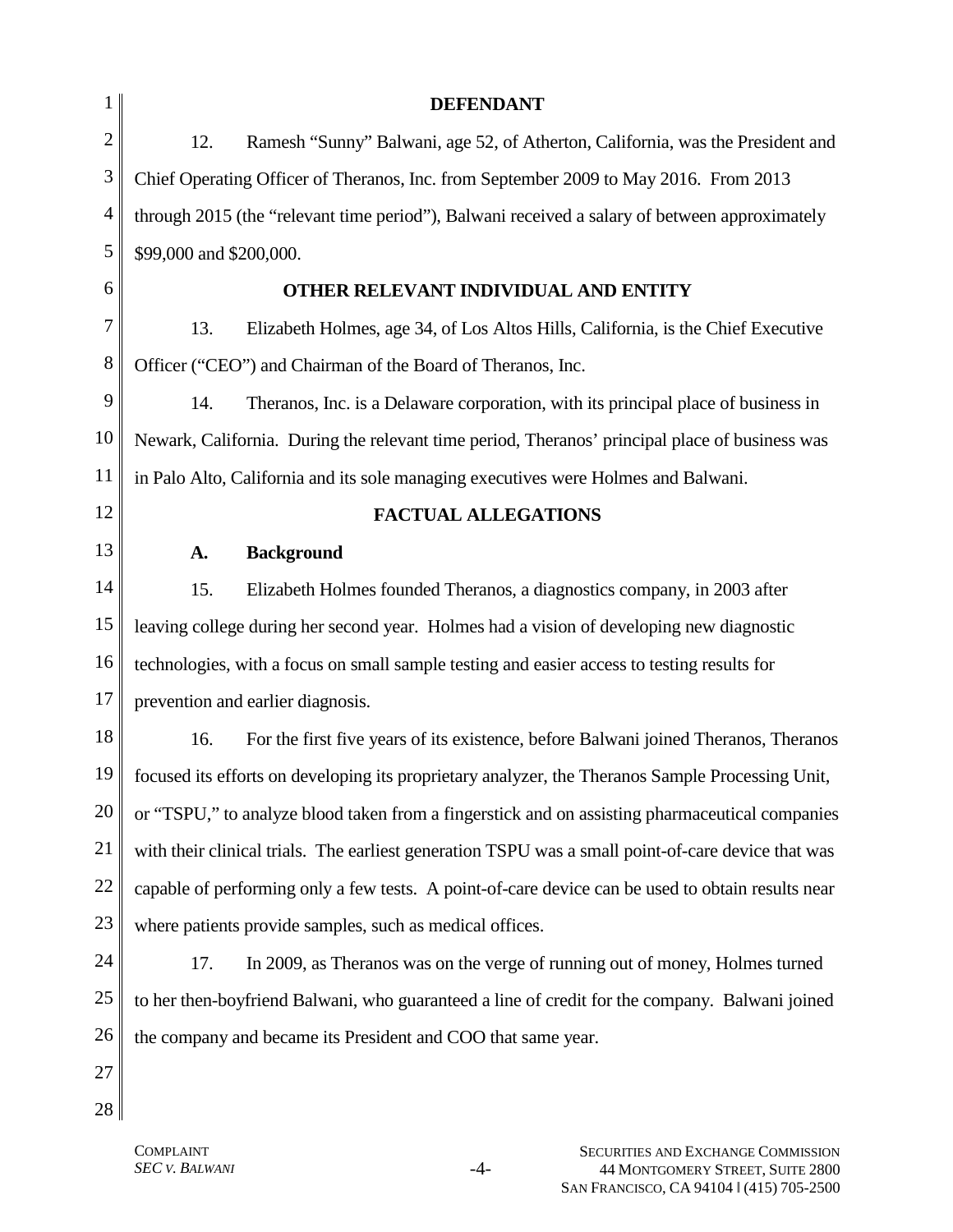1 2 3 4 5 6 18. From the time that Balwani joined Theranos until his departure in 2016, Theranos had no other senior managing executives besides Holmes and Balwani. Holmes generally focused on device innovation, board interaction, and strategic relationships, while Balwani concentrated on developing software for Theranos' technology and managing personnel and operations. Still, they collaborated closely with each other and made decisions about the company together.

- 7 8
- **B. In 2010, Theranos Decided to Pursue the Retail Clinical Laboratory Space Even Though Its Analyzer Was Not Commercially Ready**

9 10 11 12 13 14 15 19. Theranos spent years in research and development to develop an earliergeneration TSPU. The earlier-generation TSPU was designed to perform only one method of testing—immunochemistries—and could process only one sample at a time. In 2009, Balwani and Holmes turned the company's efforts towards developing a new version of the TSPU, which they hoped would one day be able to perform a broader range of laboratory testing by incorporating additional methods of testing. They later referred to this version of the TSPU as the miniLab.

16 17 18 19 20 20. In early 2010, even though the miniLab was not commercially ready, Balwani and Holmes decided to focus on the retail clinical laboratory market by pursuing contracts with a large national pharmacy chain ("Pharmacy A") and a large national grocery chain ("Grocery A"). Their vision was to place miniLabs at designated "Patient Service Centers" in retail stores so that patients could get their diagnostic tests performed while shopping.

21 22 23 24 25 26 27 21. In connection with discussions about a potential partnership with Pharmacy A, Holmes approved and, copying Balwani, provided presentations and other written materials to Pharmacy A executives representing that Theranos had the ability to conduct a broad range of tests on its proprietary analyzer, including general chemistry tests, wellness tests, and some predictive and diagnostic health tests (which involved methods beyond immunochemistries). These materials stated that Theranos would be ready to begin blood testing on its proprietary analyzer at Pharmacy A stores by the fourth quarter of 2010.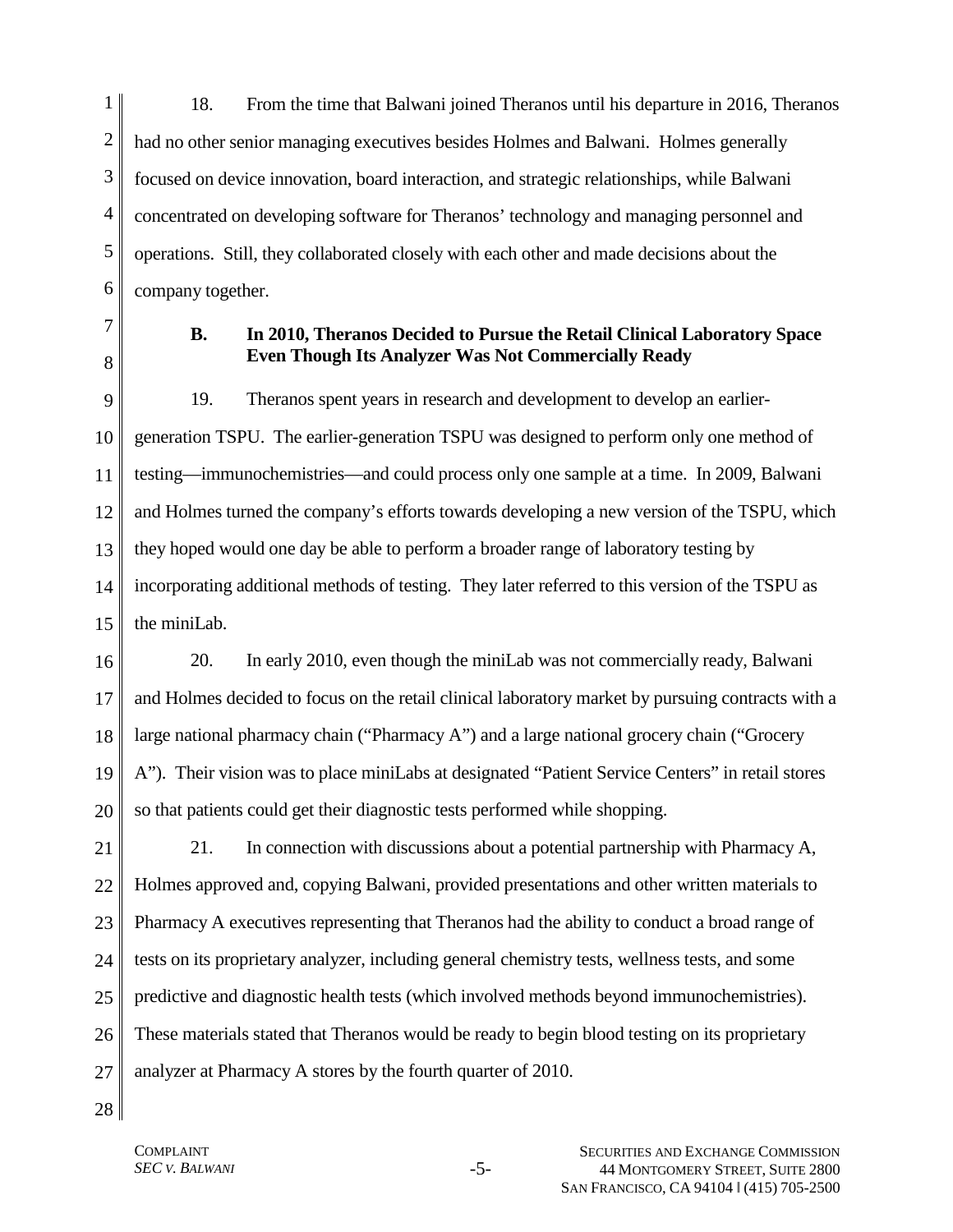1 2 3 4 5 6 22. Balwani and Holmes also told Pharmacy A executives that Theranos could conduct hundreds of blood tests through fingerstick (or the puncture of a finger), that its testing could be conducted in a rapid timeframe (in less than one hour), and that it could be offered for a reasonable price (much less than Theranos' competitors). Balwani also showed a Pharmacy A executive a prototype of one of Theranos' analyzers, which he represented was being used on military helicopters.

7 8 9 10 11 12 23. Based on these representations, Pharmacy A executives thought that the miniLab was capable of performing, in a clinical lab setting, a wide range of the tests offered by traditional laboratories. For example, Balwani and Holmes told Pharmacy A that it could, on its analyzer – the miniLab – perform approximately 90 percent of the tests that a large, traditional central lab could perform. In July 2010, Pharmacy A entered into a contract with Theranos to roll out Theranos' service to Pharmacy A stores.

13 14 15 16 17 24. Balwani and Holmes also made similar statements to Grocery A. They told Grocery A's then-CEO that Theranos had successfully miniaturized the conventional laboratory. Balwani also was present when Holmes told Grocery A's then-CEO that Theranos' analyzers were being deployed in the battlefield. Based on these representations, in September 2010, Grocery A contracted with Theranos to offer Theranos patient testing in Grocery A stores.

18

19

**C. In 2013, On the Eve of the Pharmacy A Launch, Theranos Began Modifying Commercially-Available Analyzers and Running Misleading Demonstrations** 

20 21 25. Between 2010 and 2013, Theranos continued to work on developing its miniLab with an eye towards launching its services in Pharmacy A and Grocery A stores.

22 23 24 25 26. In 2011, Pharmacy A executives raised concerns it had with Theranos' regulatory strategy, and told Balwani and Holmes that Theranos might need to obtain FDA approval for its miniLab and certify each of its stores as a laboratory in order for the analyzers to be used in Pharmacy A stores.

26 27 28 27. Based on these concerns, in 2012, Theranos and Pharmacy A agreed to modify their original contract to reflect a roll-out of Theranos' service in two phases. In the first phase,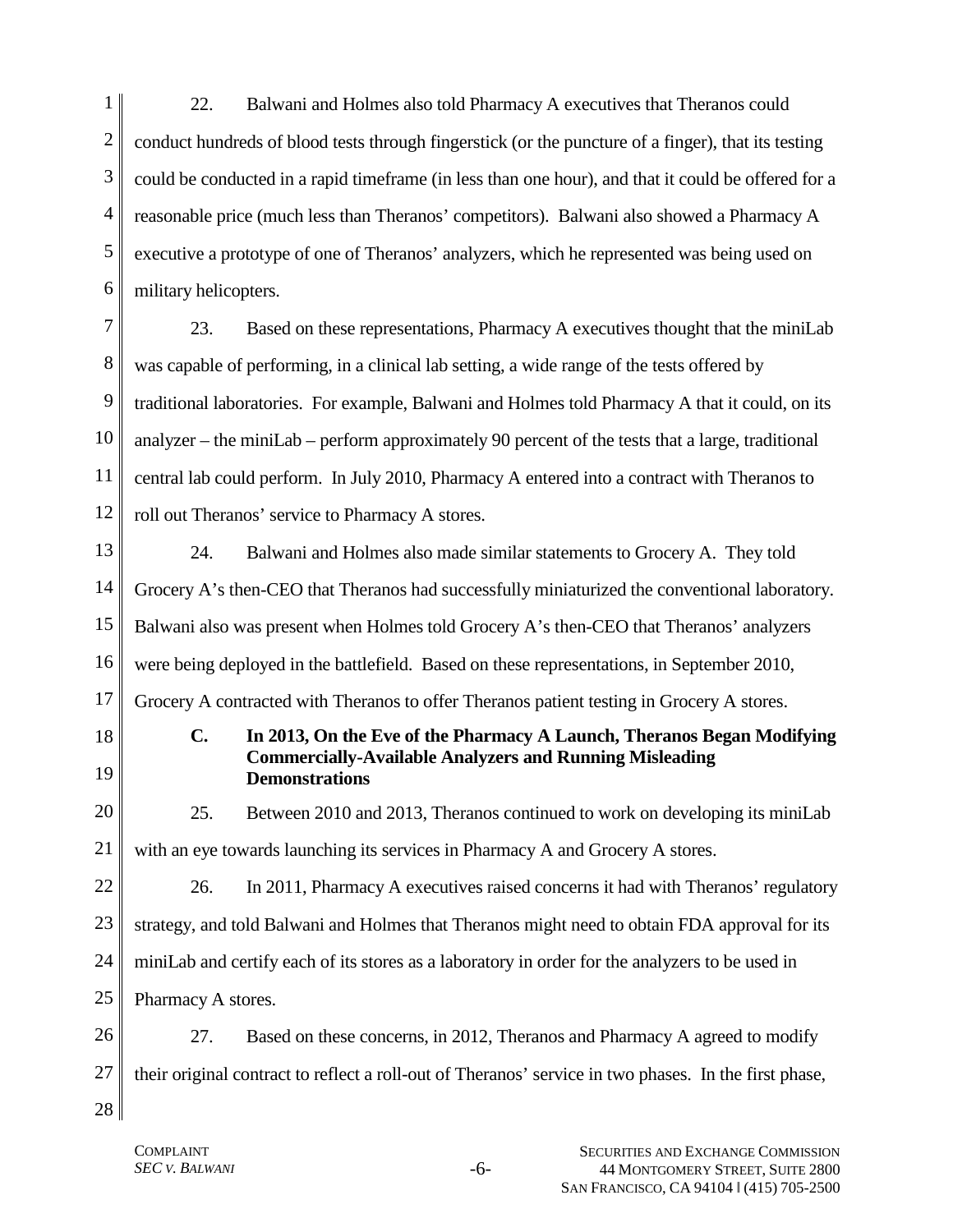1 2 3 4 5 6 before Theranos received regulatory approvals for its analyzers, patient samples would be transported from Pharmacy A stores to centralized laboratories operated by Theranos and tested on Theranos' miniLab there. Theranos opened and operated two centralized laboratories to test patient samples collected from Pharmacy A stores. In the second phase, after Theranos had received the necessary regulatory approvals, Theranos' retail offering at Pharmacy A would be performed on miniLabs placed in Pharmacy A stores.

7 8 9 10 11 12 13 28. But as September 2013 approached – the date for the launch of the first phase of the roll out of Theranos services in Pharmacy A stores – it became clear to Balwani and Holmes that the miniLab would not be ready. At the time, Theranos had not fully integrated other testing methods into the miniLab and had not completed the scientific verification steps needed to make any of its blood tests available on the miniLab for patient testing. As a result, Balwani and Holmes made the decision to use Theranos' earlier-generation TSPUs, which could only be used to perform immunochemistries, for patient testing.

14 15 16 17 18 29. In order to offer a broader range of fingerstick tests at Pharmacy A, Balwani and Holmes asked Theranos' engineers in July 2013 to modify third-party analyzers from commercial manufacturers so they could analyze fingerstick samples. Theranos scientists spent the two months leading up to the retail launch preparing as many fingerstick tests as possible on the third-party analyzers, which could typically process only venous samples.

19 20 21 22 23 24 25 26 30. Balwani and Holmes never told Pharmacy A and Grocery A about Theranos' technological challenges. For instance, in July and August 2013, Theranos coordinated technology demonstrations for various Pharmacy A executives in advance of the retail launch. Holmes, with Balwani's knowledge, instructed Theranos employees to place both earlier generation TSPUs and miniLabs in a demonstration room where Theranos collected fingerstick samples from Pharmacy A executives. Instead of using these machines to process the tests on these samples, and unbeknownst to the Pharmacy A executives, Theranos used the modified third-party machines to process a portion of the tests.

- 27 28
- COMPLAINT *SEC V. BALWANI* -7-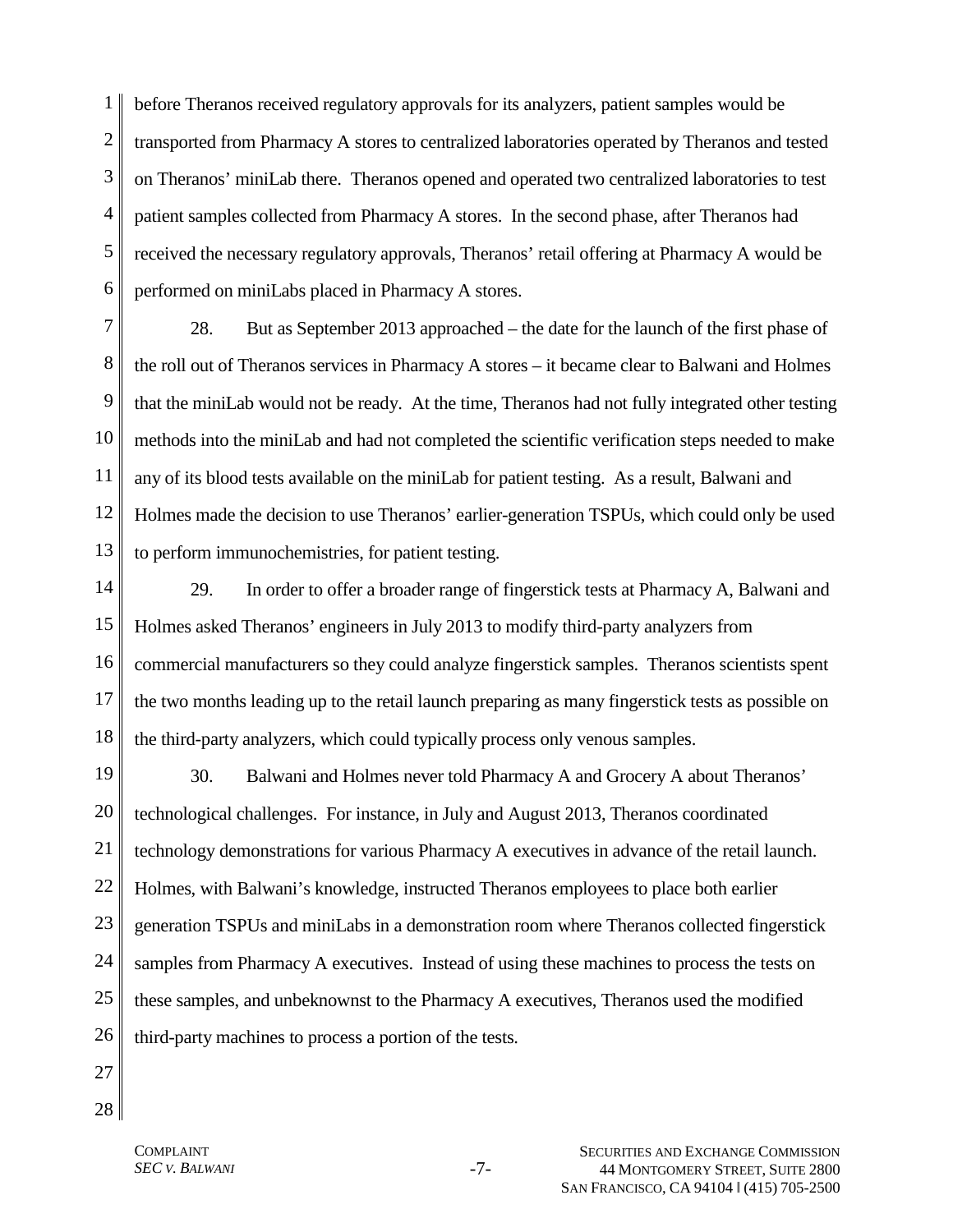1 2 3 4 31. Based on Balwani's and Holmes' presentations, Pharmacy A executives understood that the blood from their demonstration samples would be tested on Theranos' miniLabs. Balwani never told the executives that Theranos was actually testing some of their blood on modified third-party analyzers.

5 6 7 8 32. At the end of 2013, Pharmacy A agreed to accelerate a portion of a \$100 million "innovation fee" to help Theranos broaden its roll-out of services to Pharmacy A stores. Unbeknownst to Pharmacy A, Theranos was scaling its retail offering by relying on third-party analyzers.

9 10 11 12 13 33. Balwani never told anyone at Pharmacy A that Theranos used third-party analyzers, including those that had been modified to test fingerstick blood. He also never told Pharmacy A that Theranos was using third-party analyzers to perform the majority of its testing. If Pharmacy A had known that Theranos was using third-party analyzers for a majority of its patient testing, it would not have accelerated the payment of the innovation fee.

14 15 16 17 18 19 34. Balwani and Holmes also denied there were problems with Theranos' technology in discussions with Grocery A. For example, in response to a question about a rumor that Theranos was facing technological challenges with its proprietary analyzers, Balwani and Holmes assured Grocery A's General Counsel that there was no technological problem with the analyzers and that the TSPU was capable of performing 90 percent of the blood tests typically requested by doctors for their patients.

20 21 22 23 35. Balwani also instructed Theranos' laboratory employees to use code names to refer to third-party analyzers in its laboratory information systems, ensuring that even other Theranos employees would not know that Theranos was using third-party analyzers to conduct a portion of its patient testing.

24 25 26 27 36. From its retail launch in September 2013 to the time it closed its clinical laboratories in 2016, Theranos never used its miniLab for patient testing in its clinical laboratory. Theranos conducted – at its height –12 tests using the earlier-generation TSPU, and processed about 50 to 60 tests using the modified third-party analyzers. Theranos processed the remaining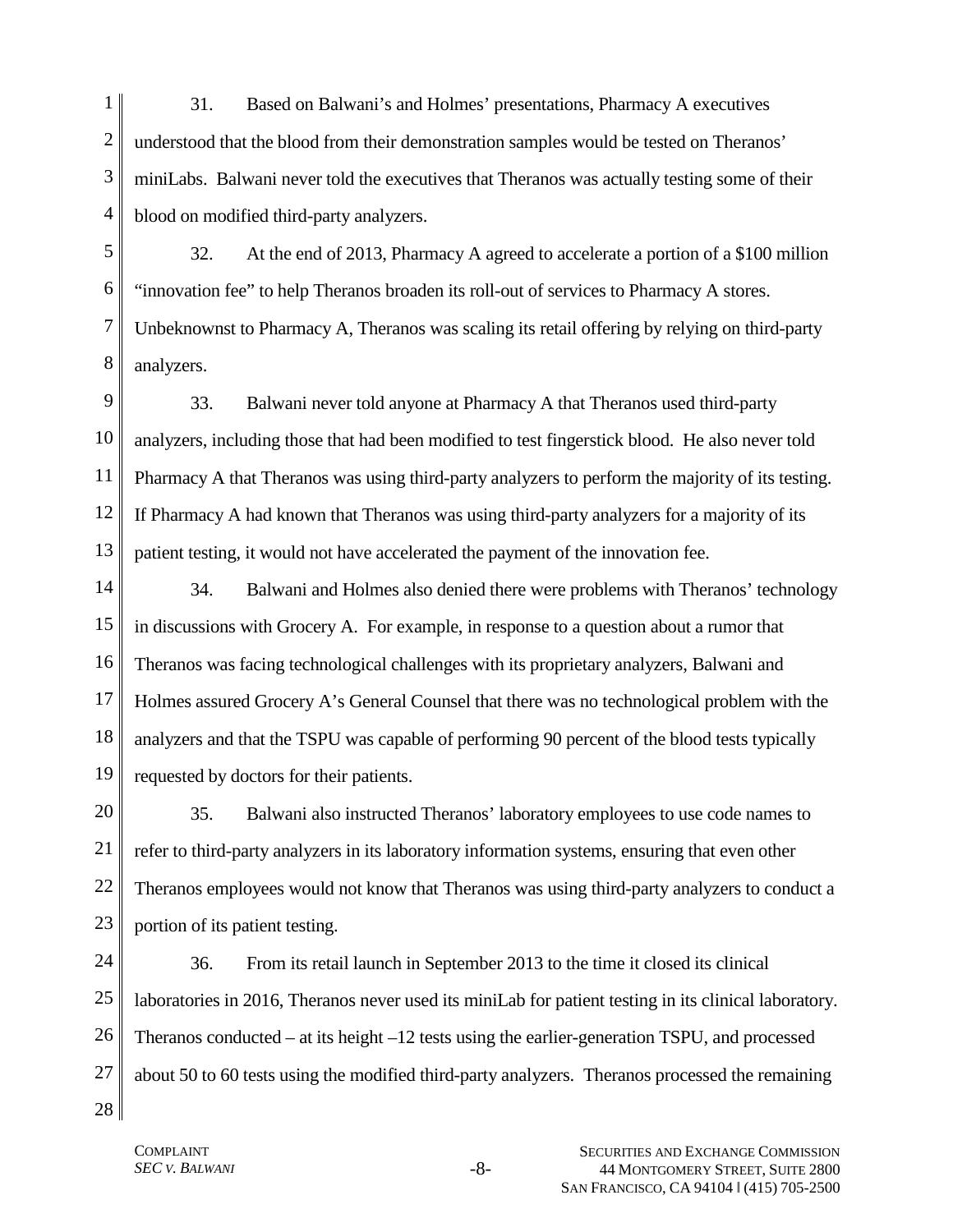| 1              | 100-plus tests it offered at Pharmacy A using the same types of industry standard technology as                                                                       |  |
|----------------|-----------------------------------------------------------------------------------------------------------------------------------------------------------------------|--|
| $\overline{c}$ | other traditional laboratories, or sent tests out to third-party laboratories.                                                                                        |  |
| 3              | D.<br><b>Starting in September 2013, Theranos Began Publicly Touting Theranos'</b>                                                                                    |  |
| $\overline{4}$ | Proprietary Analyzers in Interviews with the Media, Notwithstanding<br>Theranos' Use of Commercially-Available Analyzers for Patient Testing                          |  |
| 5              |                                                                                                                                                                       |  |
| 6              | 37.<br>From 2013 to 2014, Theranos and Holmes emerged into the spotlight by issuing a                                                                                 |  |
| 7              | press release touting the launch of its retail offering with Pharmacy A and granting a number of                                                                      |  |
| 8              | media interviews for articles that Holmes later used to solicit investors. In September 2013,                                                                         |  |
| 9              | Theranos announced a partnership with Pharmacy A to offer a "new lab testing service through                                                                          |  |
| 10             | Pharmacy A pharmacies nationwide." By going to a Pharmacy A store in Palo Alto, California,                                                                           |  |
| 11             | the first location to offer Theranos testing, consumers could "complete any clinician-directed lab                                                                    |  |
| 12             | tests with as little as a few drops of blood and results available in a matter of hours."                                                                             |  |
| 13             | 38.<br>Around the same time, Holmes sat down with a reporter for the Wall Street                                                                                      |  |
| 14             | Journal purportedly to discuss the state of Theranos' business. A Wall Street Journal article                                                                         |  |
| 15             | accompanying the Pharmacy A launch announcement stated:                                                                                                               |  |
| 16             | The secret that hundreds of employees are now refining involves devices that                                                                                          |  |
| 17             | automate and miniaturize more than 1,000 laboratory tests, from routine blood work<br>to advanced genetic analyses. Theranos' processes are faster, cheaper, and more |  |
| 18             | accurate than the conventional methods and require only microscopic blood<br>volumes, not vial after vial of the stuff.                                               |  |
| 19             |                                                                                                                                                                       |  |
| 20             | Additional articles written after interviews with Holmes continued to raise<br>39.                                                                                    |  |
| 21             | Theranos' public profile and tout its technological capabilities. An April 2014 Wired article                                                                         |  |
| 22             | stated that "[i]nstead of vials of blood – one for every test needed – Theranos requires only a                                                                       |  |
| 23             | pinprick and a drop of blood. With that they can perform hundreds of tests, from standard                                                                             |  |
| 24             | cholesterol checks to sophisticated genetic analyses."                                                                                                                |  |
| 25             | 40.<br>Similarly, a June 2014 Fortune article noted that "[Theranos] currently offers                                                                                 |  |
| 26             | more than $200$ – and is ramping up to offer more than $1,000$ – of the most commonly ordered                                                                         |  |
| 27             | blood diagnostic tests, all without the need for a syringe." Fortune also distinguished Theranos                                                                      |  |
| 28             |                                                                                                                                                                       |  |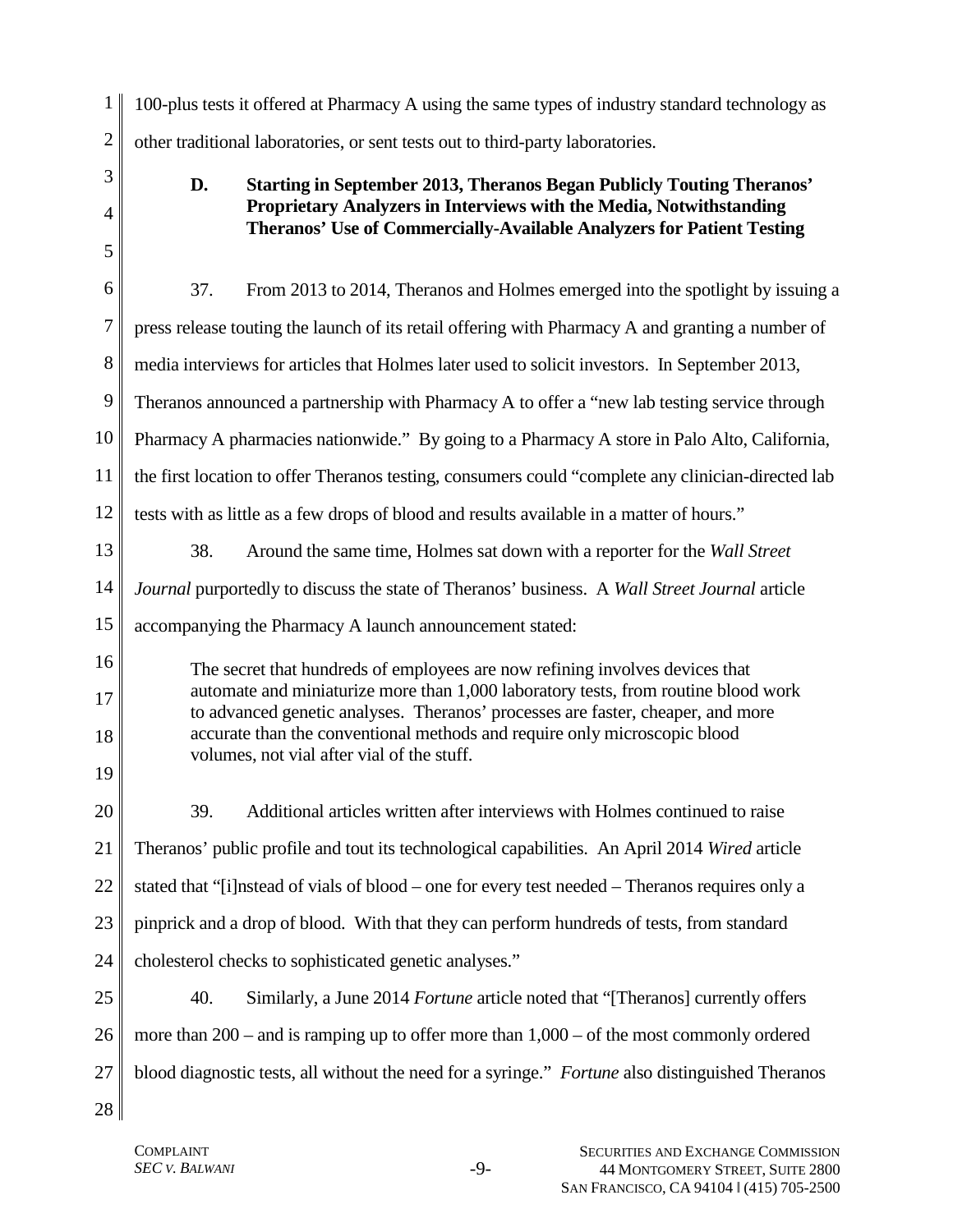1 2 3 from other blood testing companies because "Theranos [] does not buy any analyzers from third parties." In contrast to the large traditional blood analyzers that occupied whole rooms, Theranos' proprietary analyzers "look[ed] like large desktop computer towers."

4 5 6 7 41. Balwani knew, or was reckless in not knowing, that the *Fortune* article contained misstatements about Theranos' technology. Nevertheless, Balwani discussed the *Fortune* article with investors but failed to correct the misstatements, instead commenting that the article provided a favorable boost to Theranos' public image.

8 9 10 11 42. Balwani did not correct the false or misleading statements in the articles that were published between 2013 and 2015. In fact, in some instances, as Balwani knew, or was reckless in not knowing, Theranos provided to potential investors some of the articles containing untrue or misleading statements.

12 13

### **E. Beginning in 2013, Balwani, Holmes, and Theranos Raised Over \$700 Million from Investors**

14 15 16 17 43. In late 2013, Theranos had approximately \$30 million in cash and short-term securities, which would fund the company's operations for only a few months. As Balwani and Holmes knew, Theranos needed cash to continue spending money on research and development to advance the miniLab, which at that time was not ready for commercial use.

18 19 20 21 22 44. From late 2013 to 2015, Balwani, Holmes, and Theranos raised over \$700 million from investors in two financing rounds. These investors believed – based on false and misleading statements by Balwani and Holmes – that Theranos had successfully developed a proprietary analyzer that could conduct the full range of laboratory testing from a small sample of blood.

23 24

### **1. The Investor Solicitation Process Generally Included a Face-to-Face Meeting, a Technology Demonstration, and a Binder of Materials**

25 26 27 28 45. After an introduction to Holmes, potential investors would typically meet face-toface with Holmes, and at times, Balwani. During this meeting, which normally took place at Theranos' headquarters, Holmes described her vision for the company, including her motivation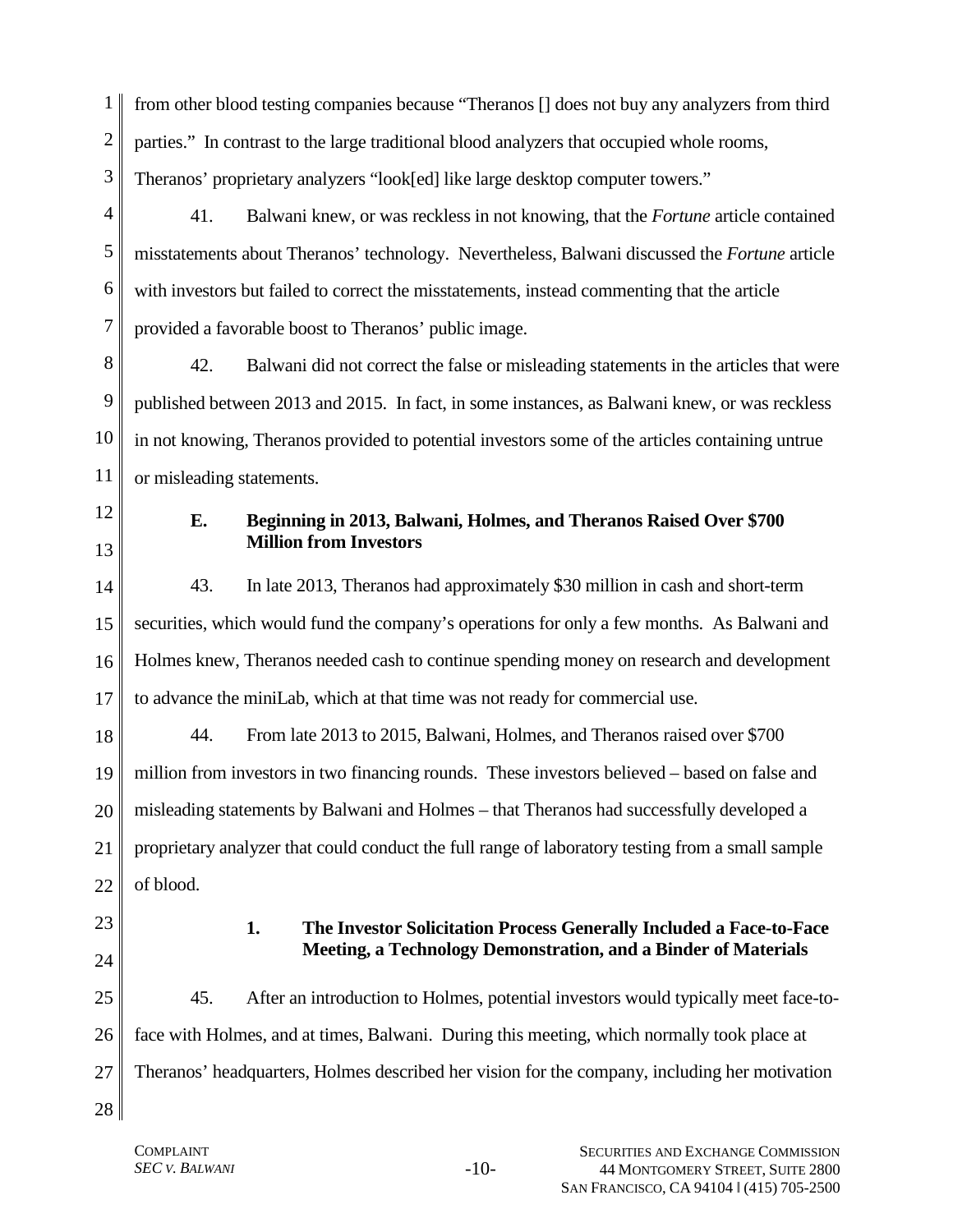1 2 3 to develop a technology that could perform blood testing on small samples – spurred by her own fear of needles – and her larger desire to provide cheaper, faster, and more accurate laboratory testing so that diagnoses of serious conditions and diseases could take place sooner.

4 5 6 7 8 9 10 11 12 13 46. This initial meeting was often followed by a purported demonstration of Theranos' proprietary analyzers, the TSPU, and the miniLab. In several instances, potential investors would be taken by Balwani and Holmes to a different room to view Theranos' desktop computer-like analyzers. A phlebotomist would arrive to draw their blood through fingerstick, using a nanotainer, a Theranos-developed collection device. Then the sample was either inserted into the TSPU or taken away for processing. Based on what they saw, potential investors believed that Theranos had tested their blood on either an earlier-generation TSPU or the miniLab. As Balwani knew, however, Theranos often actually tested their blood on third-party analyzers, because Theranos could not conduct all of the tests it offered prospective investors on its proprietary analyzers.

14 15 16 17 18 19 20 21 22 47. As Balwani knew, or was reckless in not knowing, Theranos also sent investors a binder of background materials, which Holmes instructed employees to compile. In addition to incorporation documents and shareholder agreements, the typical investor binder included (1) a cover letter drafted and signed by Holmes; (2) a company overview slide deck presentation; (3) reports of clinical trials work Theranos performed with its pharmaceutical companies; (4) financial projections; and (5) articles and profiles about Theranos, including the 2013 and 2014 articles from *The Wall Street Journal*, *Wired*, and *Fortune* that were written after Holmes provided them with interviews. These materials were important to investors in considering whether to invest in Theranos.

23 24

25

**2. Balwani and Holmes Made a Series of False or Misleading Statements to Investors That Confirmed the Company's Public Narrative**

26 27 48. Balwani and Holmes made statements to investors about the status of Theranos' technology, historical contracts, commercial relationships, regulatory strategy, and financial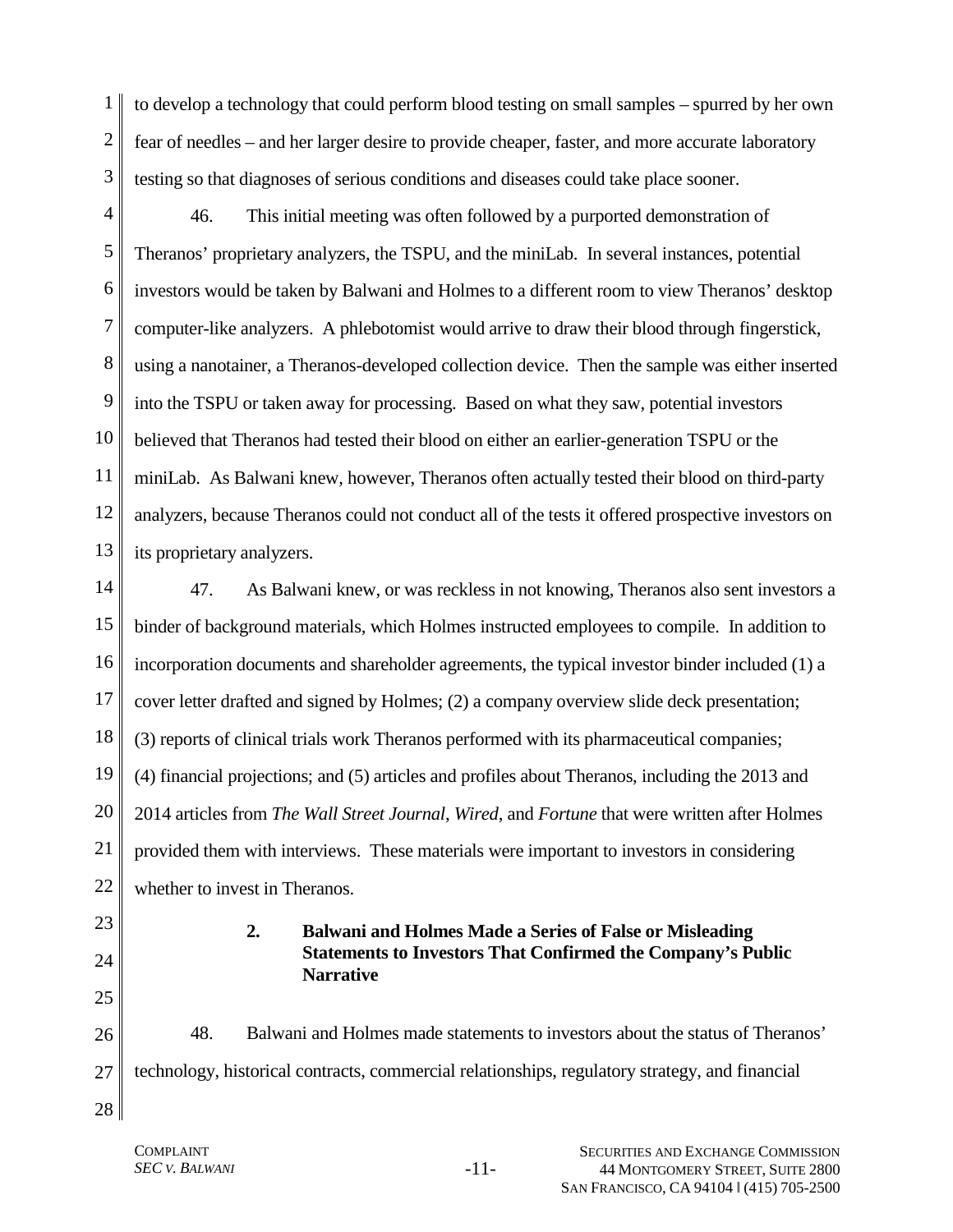1 2 performance that were consistent with the public image they were promoting of Theranos as a company that was revolutionizing the diagnostics industry.

3 4

5

## **a. Balwani and Holmes Represented That Theranos' Proprietary Analyzer Was Capable of Conducting the Full Range of Testing When It Could Not**

6 7 8 9 10 11 49. Balwani and Holmes represented to investors that Theranos' miniLab was capable of processing a full range of laboratory tests. For instance, they told one investor that Theranos' proprietary analyzer could process over 1,000 Current Procedural Terminology ("CPT") codes and that Theranos had developed a technological solution for an additional 300 CPT codes. In 2014, Balwani told an investor that Theranos had between 150 and 200 fingerstick tests operating in its clinical lab.

12 13 14 15 16 50. Theranos' company overview presentation, which Balwani sent to a potential investor, also echoed these same statements. Under a slide titled "Same Tests, A Whole New approach" and featuring a picture of a fingerprick and Theranos collection device, the presentation included the statement "Theranos runs any test available in central laboratories, and processes all sample types."

17 18 19 20 51. But Theranos' analyzers never performed comprehensive testing or processed 1,000 CPT codes, nor did Theranos ever offer between 150 and 200 fingerstick tests in its clinical lab. In fact, as Balwani knew, or was reckless in not knowing, Theranos' clinical lab used the TSPU only to perform 12 of the tests offered to patients.

21 22 23 24 25 26 52. In addition to not disclosing the use of third-party analyzers to conduct the demonstrations, Balwani's and Holmes' actions made it appear as if Theranos' proprietary analyzer had more extensive capabilities than it actually did. When potential investors tried out Theranos' services by bringing a physician's laboratory requisition to a Pharmacy A store, Holmes, with Balwani's knowledge, instructed Theranos employees to remove certain tests from the order if Theranos was unable to perform those tests using a fingerstick collection.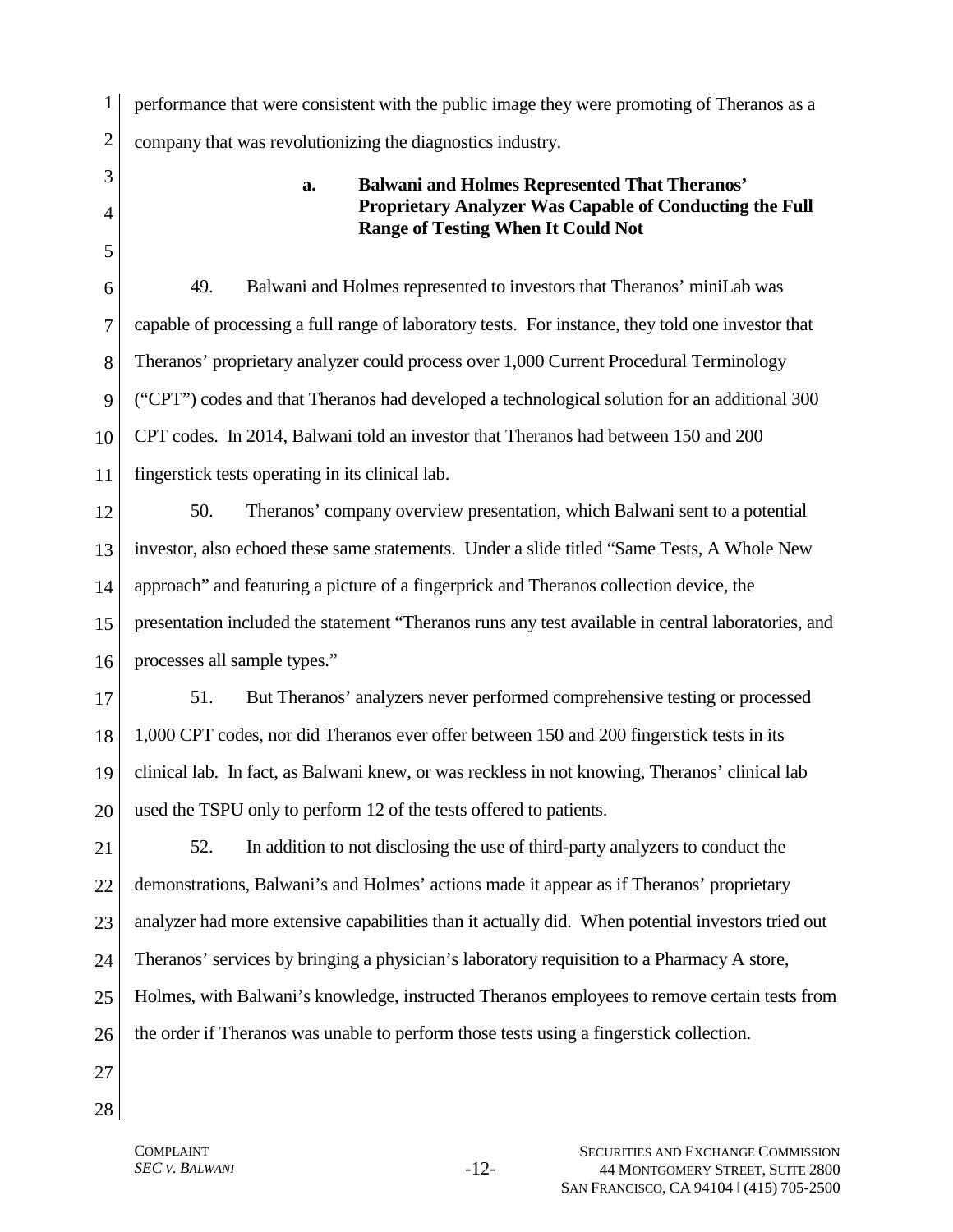| 1 <sup>1</sup> | This conduct led investors to believe that Theranos' proprietary analyzers were<br>53.           |
|----------------|--------------------------------------------------------------------------------------------------|
|                | broadly in use by Theranos and that they produced results on a broader range of tests than they  |
| 3 <sup>1</sup> | actually did. Investors would not have invested had they known Theranos' promises about its      |
|                | ability to run a broad range of tests were untrue and that the TSPU was being used to run only a |
| 5 <sub>1</sub> | limited number of tests in its lab. When presenting to investors, Balwani knew, or was reckless  |
| 6              | in not knowing, that the miniLab was not presently capable of processing a full range of         |
|                | laboratory tests.                                                                                |
|                |                                                                                                  |

8 9 54. Balwani's statements about the capabilities of Theranos' proprietary analyzer were important to potential investors because the technology was a basis of their investments.

- 10
- 11

**b. Balwani and Holmes Stated That Theranos Manufactured All of Its Own Analyzers When It Actually Used Third-Party Analyzers to Run the Majority of Its Tests**

12 13 14 15 16 17 55. Balwani and Holmes also represented to investors that Theranos manufactured all of its own analyzers, when Theranos had in fact only manufactured its own TSPUs. For instance, Balwani and Holmes told one investor that Theranos used its own analyzer equipment and did not buy analyzer equipment from third parties. Balwani and Holmes explained to another investor that 100 percent of Theranos' analyzers were manufactured in Theranos' facility in Newark, California.

18 19 20 56. The company overview presentation, which Balwani provided to at least one investor, also showed pictures of the TSPU and miniLab under the heading "Theranos Systems," but excluded pictures of the third-party analyzers Theranos was using.

21 22 57. Finally, the *Fortune* article – which Balwani received and discussed with an investor – stated that "Theranos [] does not buy any analyzers from third parties."

23 24 58. These statements gave potential investors the impression that Theranos was only using its own TSPUs and miniLabs for patient testing.

25 26 27 59. As Balwani knew, or was reckless in not knowing, statements that Theranos manufactured all of its analyzers were false or misleading in light of Theranos' broad use of third-party analyzers. Theranos conducted the majority of its testing using third-party analyzers.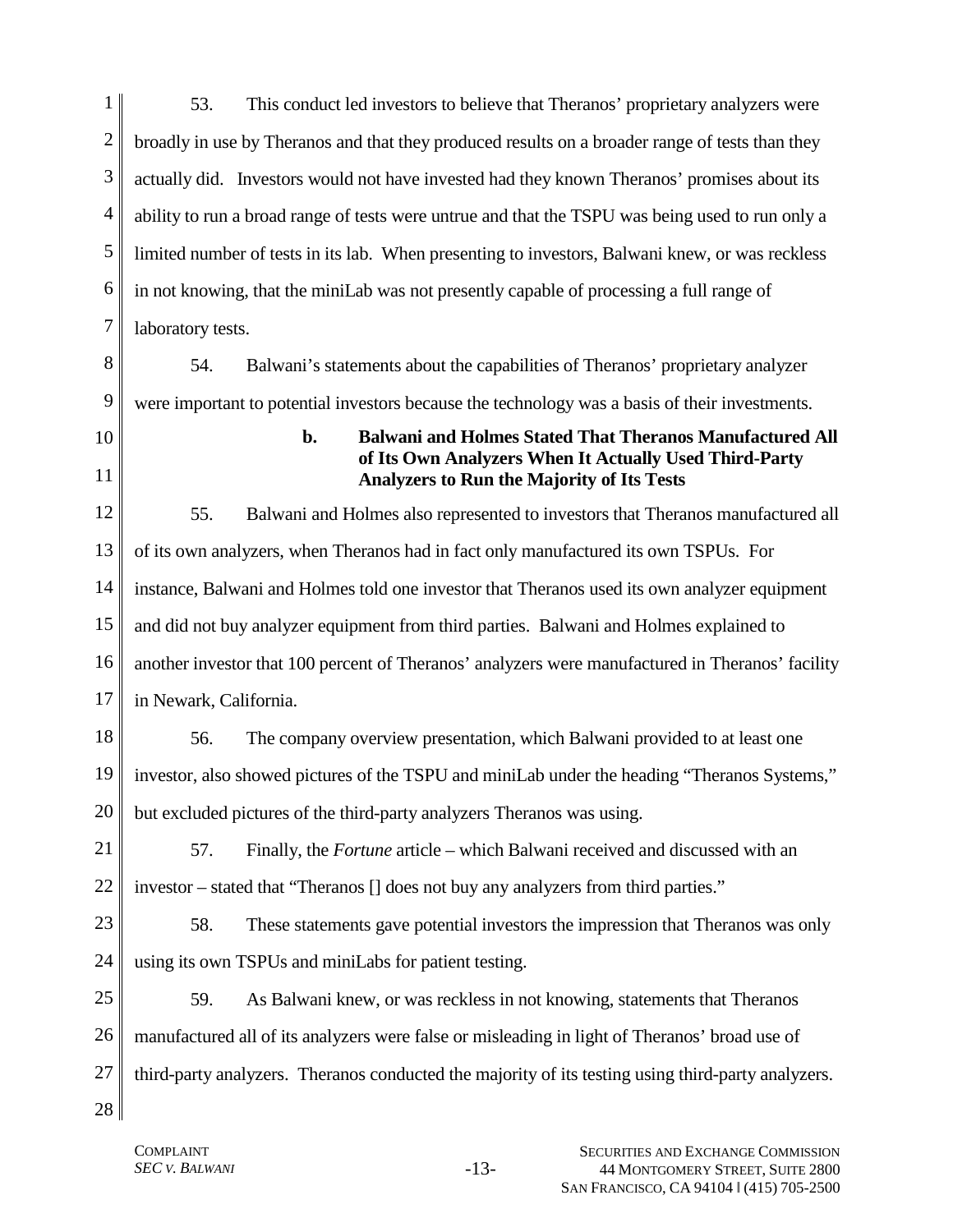1 2 3 60. Theranos' capability to run the full range of laboratory testing on its proprietary analyzer was a key competitive advantage potential investors considered when deciding whether to invest in the company.

4

5

#### **c. Balwani and Holmes Made False or Misleading Statements About Theranos' Historical Contracts with the DOD**

6 7 8 9 10 11 12 13 61. Balwani and Holmes also made false or misleading statements concerning Theranos' historical business contracts with the DOD. For instance, Balwani provided a presentation to a potential investor that listed the DOD as a "[k]ey deployment" for Theranos. 62. Balwani and Holmes also made other statements that gave potential investors the impression that these historical relationships were meaningful. Balwani and Holmes told multiple investors that Theranos' technology had been deployed by the DOD in the battlefield and in Afghanistan. They also told investors that the DOD had deployed Theranos' miniLab on medevac helicopters.

14 15 16 17 63. Balwani told one potential investor in late 2013 that 75 percent of Theranos' current revenues were from the military. Balwani told another potential investor in late 2014 that the company had long-dated contracts with the DOD that would provide future revenue to Theranos.

18 19 20 21 22 64. Balwani knew, or was reckless in not knowing, that these statements were false and misleading. While Theranos' technology was used in a DOD burn study, it was never deployed by the DOD in the battlefield, in Afghanistan, or on medevac helicopters. From 2011 to 2014, Theranos had discussions with multiple divisions of the DOD. However, Theranos generated only approximately \$300,000 from three DOD contracts.

23 24 25 65. Balwani's statements about Theranos' history with the DOD were important to potential investors because these relationships lent legitimacy to Theranos' business and its proprietary analyzer.

- 26 27
- 28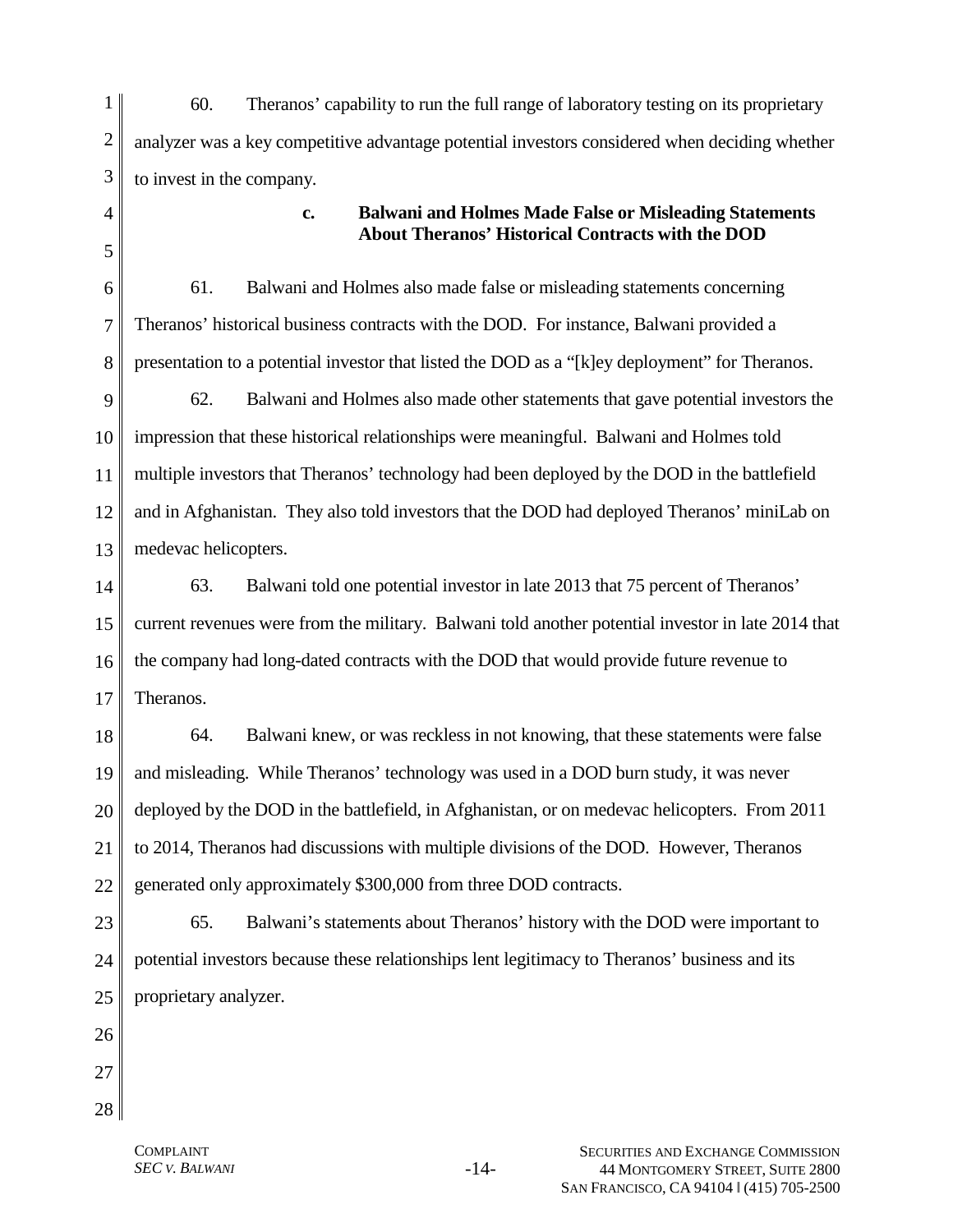1 2

# **d. Balwani and Holmes Told Investors That Theranos' Relationships with Pharmacy A and Grocery A Were Thriving When They Were Stalled**

3 4 5 6 7 8 9 10 11 12 66. During meetings and in investor binders, Balwani and Holmes described Theranos' thriving relationships with Pharmacy A and Grocery A. Much of the company overview presentation was dedicated to Theranos' relationship with Pharmacy A, showing pictures of the patient service centers where patients would get their fingers pricked, and a map of the number of Pharmacy A stores across the country that would soon be offering Theranos' blood testing. Notwithstanding that Balwani managed the Pharmacy A relationship, Balwani represented to numerous investors in late 2014 that Theranos was expected to roll out its retail services to hundreds of Pharmacy A stores in 2015. This information was also included in financial projections that Balwani drafted for investors that were based on the assumption that Theranos would be rolling out to 800 or 900 stores by year-end 2015.

13 14 15 16 67. However, by late 2014, while Theranos was raising the bulk of the over \$700 million it raised during the relevant time period, Balwani was aware that Theranos' retail roll out with Pharmacy A was stalled due to, among other issues, some concerns Pharmacy A executives had with regard to Theranos' performance.

17 18 19 20 21 22 68. In August 2014, a senior Pharmacy A executive told Balwani that patient traffic and fingerstick draw percentages would need to increase in order for the executive to convince Pharmacy A management to roll out Theranos services to more stores. At a partnership meeting later that month, which Balwani attended, Theranos and Pharmacy A discussed reducing the number of Pharmacy A stores that Theranos services would be rolled out to in 2015 from 500 stores to 200.

23 24 25 26 27 69. In December 2014, Balwani met with Pharmacy A executives to discuss potentially modifying the parties' relationship to a landlord and tenant model, whereby Theranos would rent space in Pharmacy A stores. Balwani did not share any of these developments with investors. Balwani knew, or was reckless in not knowing, that Theranos would not be expanding into Pharmacy A as quickly as he represented it would.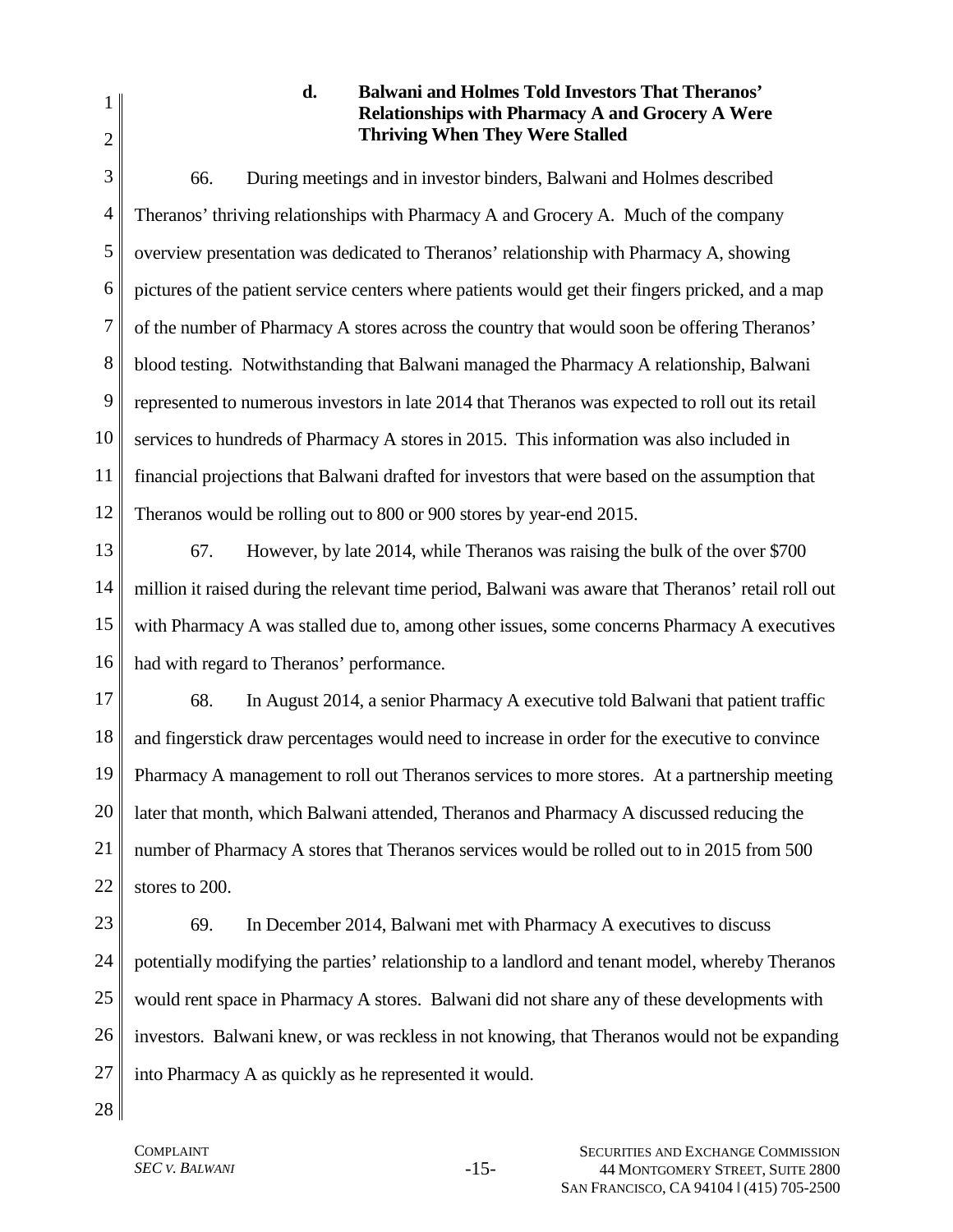1 2 3 4 5 70. Balwani also told potential investors in late 2014 that Theranos services would be rolled out in more than 100 Grocery A stores in January 2015. But the relationship with Grocery A had already begun to stall in 2013, during which the parties had started discussing the possibility of modifying the contract so that Theranos would rent space in individual supermarkets. The parties were still engaged in these discussions in 2014.

6 7 8 9 10 71. By August 2014, Grocery A and Theranos ceased to be in communication with one another. Nevertheless, when meeting with investors in the fall of 2014, Balwani continued to discuss Theranos' relationship with Grocery A to investors. Balwani knew, or was reckless in not knowing, that his statements about Theranos' relationship with Grocery A were false or misleading.

11 12 13 14 15 16 72. The statements made by Balwani about the status of the Pharmacy A and Grocery A relationships were important to investors because these contracts gave potential investors confidence that Theranos' technologies were commercially ready. Pharmacy A and Grocery A were also the major drivers of future revenues for the company. In reality, Balwani and Holmes were attempting to renegotiate Theranos' agreements with these retail businesses in light of the delays in rolling out.

17

18

19

**e. Balwani and Holmes Claimed That Theranos Was Not Required to Seek FDA Approval Despite Repeatedly Being Told That Approval Was Necessary for Its Analyzers and Tests**

20 21 22 23 24 73. When speaking to potential investors in late 2013 through 2015, Balwani and Holmes consistently stated that Theranos did not need to obtain approval from the FDA for its miniLab and tests, and instead said that Theranos was applying for FDA approval voluntarily. For instance, Balwani told a potential investor that approval was not required for the miniLab because Theranos was not selling its devices to other companies.

25 26 27 74. Balwani and Holmes represented to business partners and investors that FDA approval was not necessary because they believed that Theranos' tests were laboratory developed tests ("LDTs"), or tests developed and used inside a clinical laboratory, over which the FDA had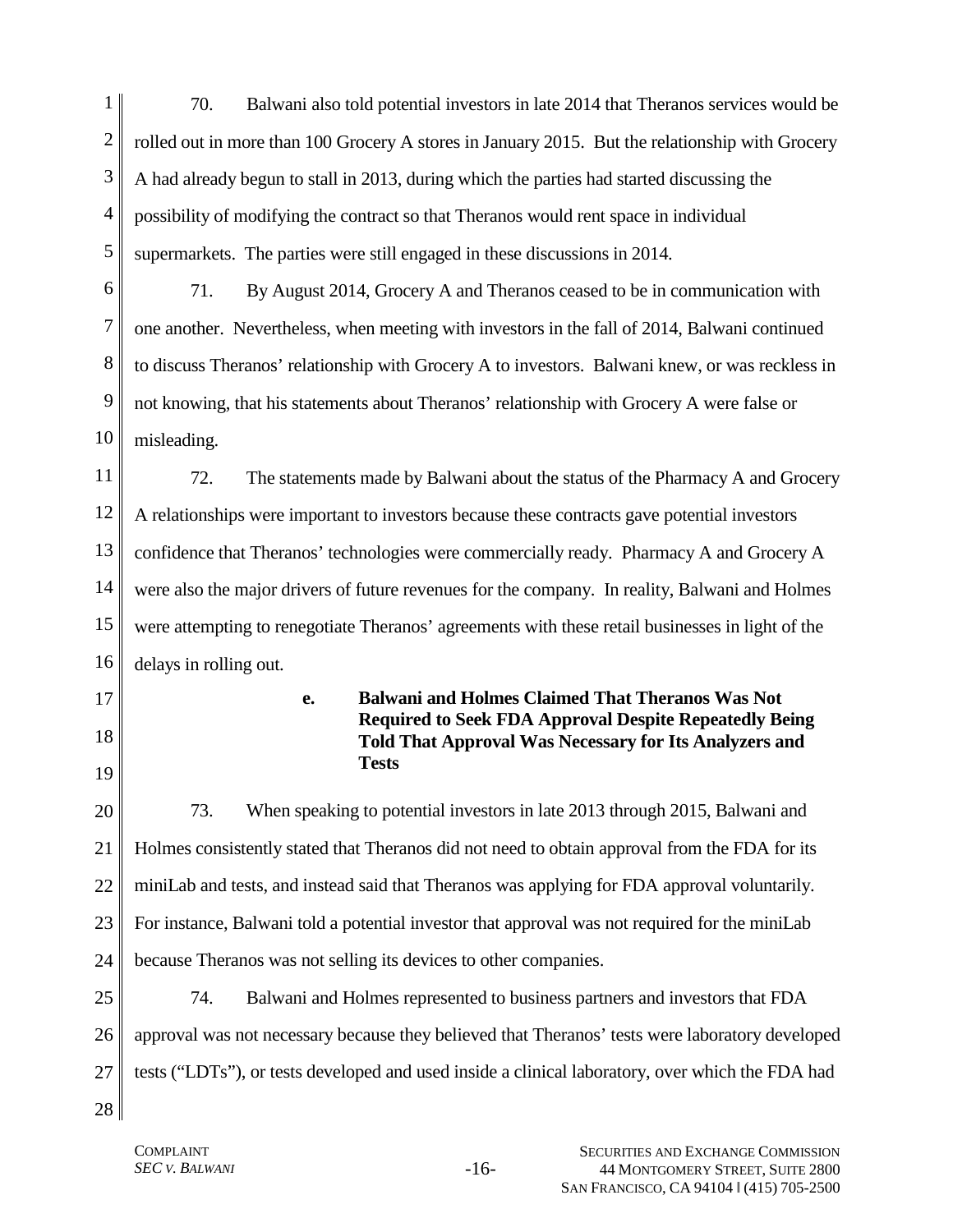1 historically exercised its enforcement discretion to not require FDA clearance. However,

2 3 4 Balwani and Holmes were told by multiple parties, including Pharmacy A, that the FDA might reject this regulatory strategy because Theranos' miniLab had not previously obtained approval from the FDA.

5 6 7 8 9 10 11 12 13 14 15 16 17 18 19 20 75. By the time of Theranos' financing round in 2014, FDA representatives told Balwani and Holmes that clearance or approval would be necessary for Theranos' analyzer and tests. In late 2013 and throughout 2014, FDA representatives met with Balwani and Holmes, and sent letters which Balwani received, stating that they did not believe Theranos was offering LDTs, and that even if Theranos was not selling its miniLab or tests, FDA clearance or approval was necessary. Based on these communications, Balwani and Holmes agreed to submit all components of Theranos' testing technology to the FDA for clearance or approval. However, Balwani and Holmes continued to raise additional funds while telling potential investors Theranos was seeking FDA approval voluntarily. But Balwani knew, or was reckless in not knowing, that FDA approval was necessary for Theranos' analyzer and tests. 76. Balwani's statements that Theranos did not need FDA approval or clearance were important to investors because approval or clearance would have been an obstacle in the company's path to realizing full commercialization. **f. Balwani and Holmes Told Investors That Theranos Had Generated or Would Generate Over \$100 Million in Revenues in 2014 and That It Was On Track to Make \$1 Billion in Revenues in 2015, But This Information Had No Basis** 

21 22 23 24 25 26 77. Balwani drafted the financial information that Theranos included in the investor binders that projected that Theranos would generate over \$100 million in revenues and break even in 2014. These documents also represented that Theranos expected to generate approximately \$1 billion in revenues in 2015. Balwani told potential investors in October 2014 that he had confidence in the year-end 2014 projections, in part because they were already more than nine months into the calendar year.

- 27
- 28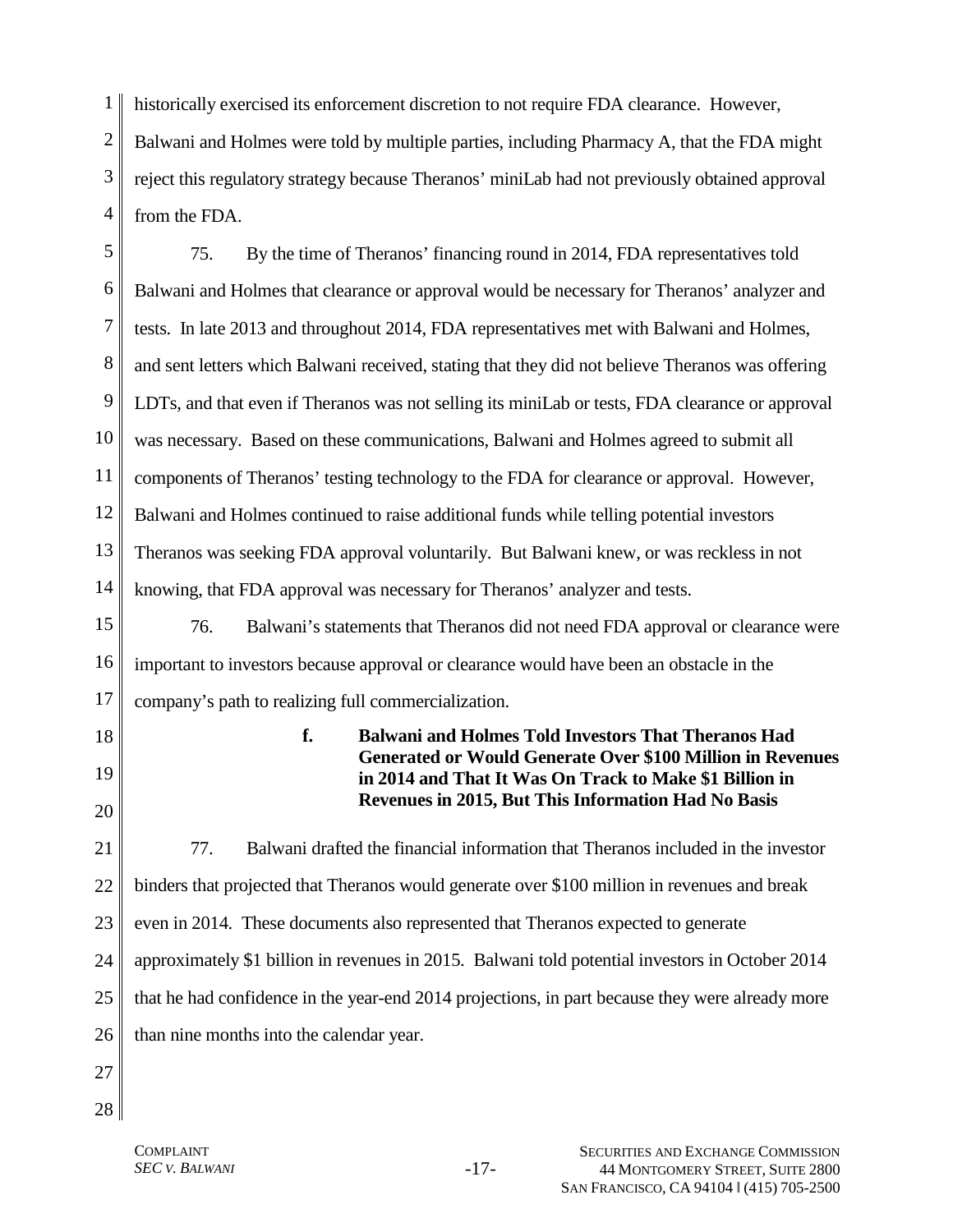1 2 3 4 78. The projections further indicated that Theranos would obtain revenue from several lines of business, including retail pharmacies (Pharmacy A and Grocery A), samples collected from physicians' offices, samples collected from hospitals, and pharmaceutical services.

5 6 7 8 9 10 79. Some of Theranos' projections, which Balwani provided to potential investors in October 2014, stated Theranos would earn \$40 million from pharmaceutical services, \$46 million from lab services provided to hospitals, and \$9 million from lab services provided to physicians' offices, all by the end of 2014. In reality, Theranos had no revenues from any of those lines of business. And Balwani knew that Theranos was not on track to break even in 2014.

11 12 13 80. Theranos' actual financial performance bore no resemblance to the financial information Balwani shared with investors. Theranos recorded little more than \$100,000 in revenue in 2014 and was nowhere near generating \$100 million in revenue by the end of 2014.

14 15 16 17 81. Balwani knew, or was reckless in not knowing, the 2014 revenue projection was baseless. In October 2014, the same month he was providing year-end projected revenue figures between \$120 and \$140 million to potential investors, Balwani told Theranos' potential insurers that Theranos was operating at an \$8 million to \$9 million monthly net loss.

18 19 20 21 22 82. Balwani also knew, or was reckless in not knowing, that Theranos was using different projections with the third-party valuation firm that Theranos had retained to value the company's common stock. The valuation firm prepared a report dated October 2014, which Balwani received, that analyzed the value of Theranos' common stock based on an assumption that it would recognize approximately \$1 million in revenue for 2014 and \$110 million for 2015.

23 24 25 26 27 83. By late 2014, Balwani knew Theranos' roll-outs in Pharmacy A and Grocery A stores were not going as planned. Balwani also knew the company had made limited progress in advancing the other lines of business reflected in the projections. Balwani knew that Theranos had no active discussions with pharmaceutical companies, had partnered with only a handful of hospitals, and had no knowledge of any contracts between Theranos and physicians' offices.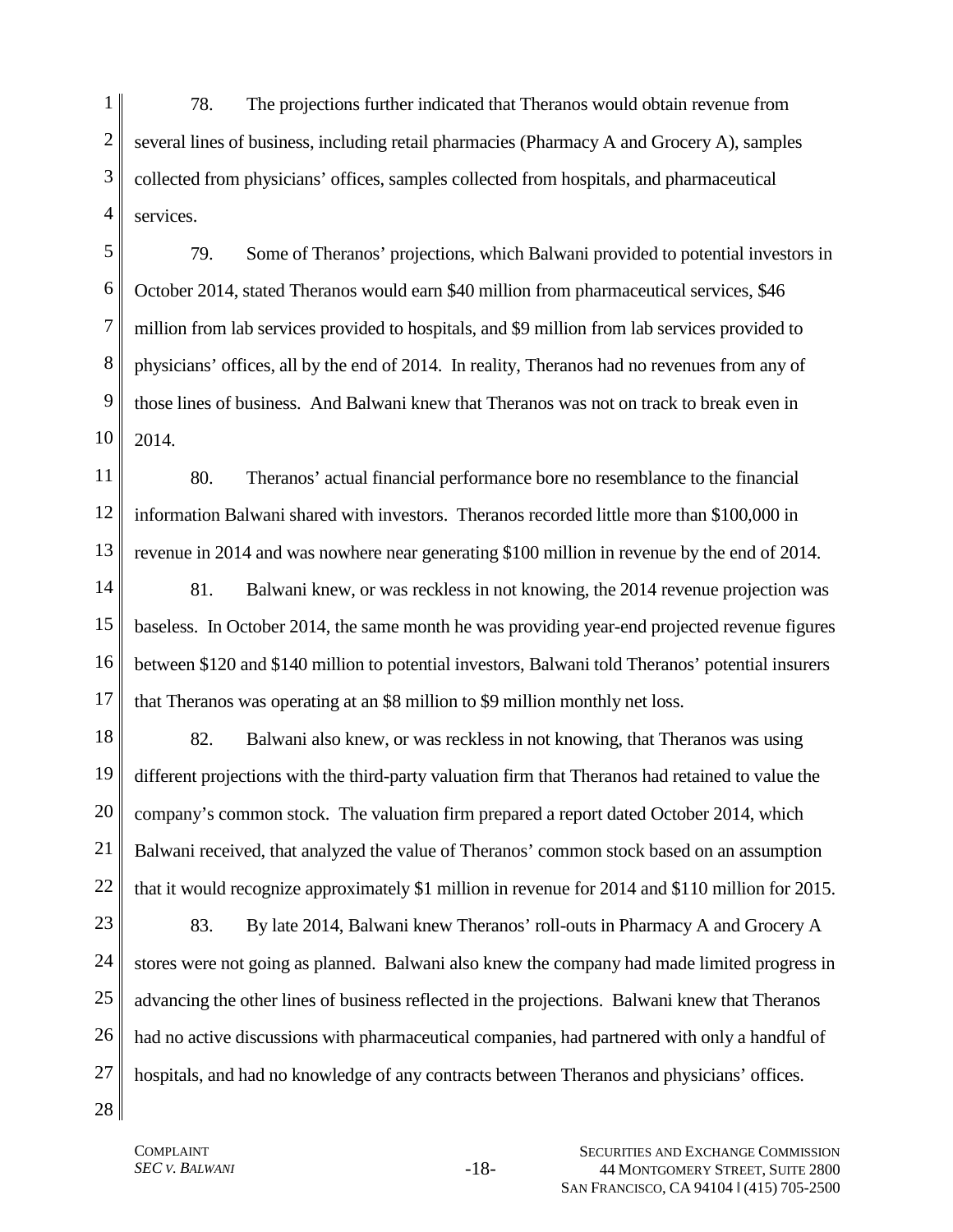| $\mathbf{1}$   | Balwani thus also knew, or was reckless in not knowing, that the 2015 \$1 billion revenue       |                                                                                               |  |
|----------------|-------------------------------------------------------------------------------------------------|-----------------------------------------------------------------------------------------------|--|
| $\overline{2}$ | projections were unreasonable.                                                                  |                                                                                               |  |
| 3              | 84.                                                                                             | These financial projections were important to investors because they gave the                 |  |
| $\overline{4}$ |                                                                                                 | impression that Theranos had already secured contracts to deliver these revenues and that the |  |
| 5              |                                                                                                 | company's business was growing rapidly.                                                       |  |
| 6              | F.                                                                                              | <b>Balwani Left Theranos in 2016</b>                                                          |  |
| 7              | 85.                                                                                             | In May 2016, after regulatory inspections of Theranos' clinical laboratories and              |  |
| 8              |                                                                                                 | its manufacturing facility, Balwani left Theranos.                                            |  |
| 9              | 86.                                                                                             | In 2017, Balwani, Holmes, and Theranos settled a lawsuit with an investor that                |  |
| 10             |                                                                                                 | alleged they had committed securities fraud.                                                  |  |
| 11             | <b>FIRST CLAIM FOR RELIEF</b>                                                                   |                                                                                               |  |
| 12             |                                                                                                 | Violations of Section 10(b) of the Exchange Act and Rule 10b-5 Thereunder                     |  |
| 13             | 87.                                                                                             | The Commission re-alleges and incorporates by reference Paragraph Nos. 1                      |  |
| 14             | through 86.                                                                                     |                                                                                               |  |
| 15             | 88.                                                                                             | By engaging in the conduct described above, Defendant, directly or indirectly, in             |  |
| 16             | connection with the purchase or sale of securities, by the use of means or instrumentalities of |                                                                                               |  |
| 17             | interstate commerce, or the mails, with scienter:                                               |                                                                                               |  |
| 18             |                                                                                                 | Employed devices, schemes, or artifices to defraud;<br>(a)                                    |  |
| 19             |                                                                                                 | Made untrue statements of material facts or omitted to state material facts<br>(b)            |  |
| 20             |                                                                                                 | necessary in order to make the statements made, in the light of the                           |  |
| 21             |                                                                                                 | circumstances under which they were made, not misleading; and                                 |  |
| 22             |                                                                                                 | Engaged in acts, practices, or courses of business which operated or<br>(c)                   |  |
| 23             |                                                                                                 | would operate as a fraud or deceit upon other persons, including                              |  |
| 24             |                                                                                                 | purchasers and sellers of securities.                                                         |  |
| 25             | 89.                                                                                             | By reason of the foregoing, Defendant violated, and unless restrained and                     |  |
| 26             | enjoined will continue to violate, Section 10(b) of the Exchange Act [15 U.S.C. § 78j(b)] and   |                                                                                               |  |
| 27             |                                                                                                 | Rule 10b-5 thereunder [17 C.F.R. §§ 240.10b-5].                                               |  |
| 28             |                                                                                                 |                                                                                               |  |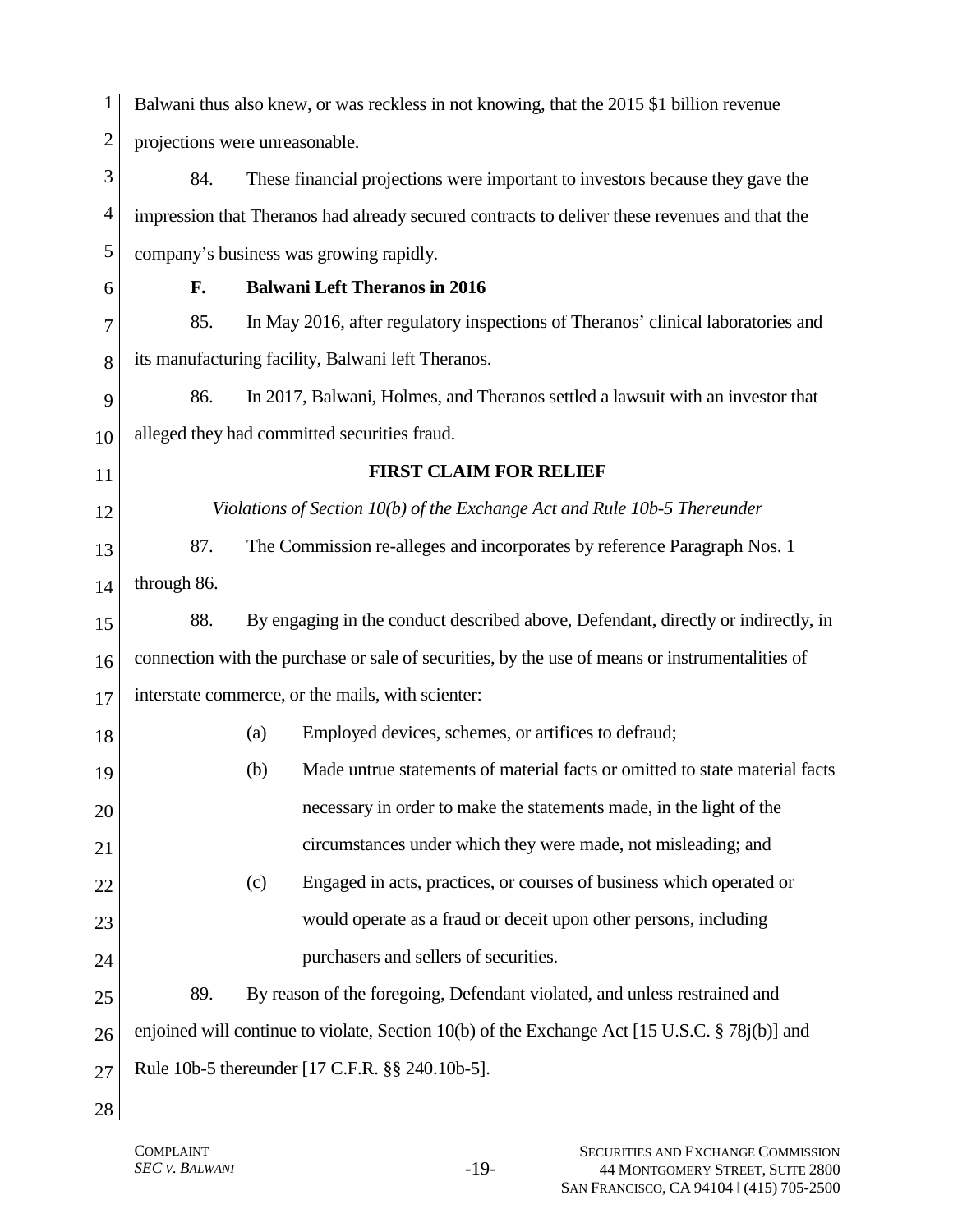| 1              | <b>SECOND CLAIM FOR RELIEF</b>                                                                  |  |
|----------------|-------------------------------------------------------------------------------------------------|--|
| $\overline{c}$ | Violations of Sections $17(a)(1)$ , (2), and (3) of the Securities Act                          |  |
| 3              | 90.<br>The Commission re-alleges and incorporates by reference Paragraph Nos. 1                 |  |
| $\overline{4}$ | through 86.                                                                                     |  |
| 5              | 91.<br>By engaging in the conduct described above, Defendant directly or indirectly, in         |  |
| 6              | the offer or sale of securities, by use of the means or instruments of transportation or        |  |
| 7              | communication in interstate commerce or by use of the mails,                                    |  |
| 8              | with scienter, employed devices, schemes, or artifices to defraud;<br>(a)                       |  |
| 9              | obtained money or property by means of untrue statements of material<br>(b)                     |  |
| 10             | fact or by omitting to state a material fact necessary in order to make the                     |  |
| 11             | statements made, in light of the circumstances under which they were                            |  |
| 12             | made, not misleading; and                                                                       |  |
| 13             | engaged in transactions, practices, or courses of business which operated<br>(c)                |  |
| 14             | or would operate as a fraud or deceit upon purchasers.                                          |  |
| 15             | 92.<br>By reason of the foregoing, Defendant violated, and unless restrained and                |  |
| 16             | enjoined will continue to violate, Section 17(a) of the Securities Act [15 U.S.C. $\S$ 77q(a)]. |  |
| 17             | <b>THIRD CLAIM FOR RELIEF</b>                                                                   |  |
| 18             | Aiding and Abetting Violations of Section 10(b) of the Exchange Act and Rule 10b-5              |  |
| 19             | <b>Thereunder</b>                                                                               |  |
| 20             | The Commission realleges and incorporates by reference paragraphs 1 through<br>93.              |  |
| 21             | 86.                                                                                             |  |
| 22             | By engaging in the conduct described above, Holmes or Theranos, directly or<br>94.              |  |
| 23             | indirectly, in connection with the purchase or sale of securities, by the use of means or       |  |
| 24             | instrumentalities of interstate commerce, or the mails, with scienter:                          |  |
| 25             | Employed devices, schemes, or artifices to defraud;<br>(a)                                      |  |
| 26             |                                                                                                 |  |
| 27             |                                                                                                 |  |
| 28             |                                                                                                 |  |
|                |                                                                                                 |  |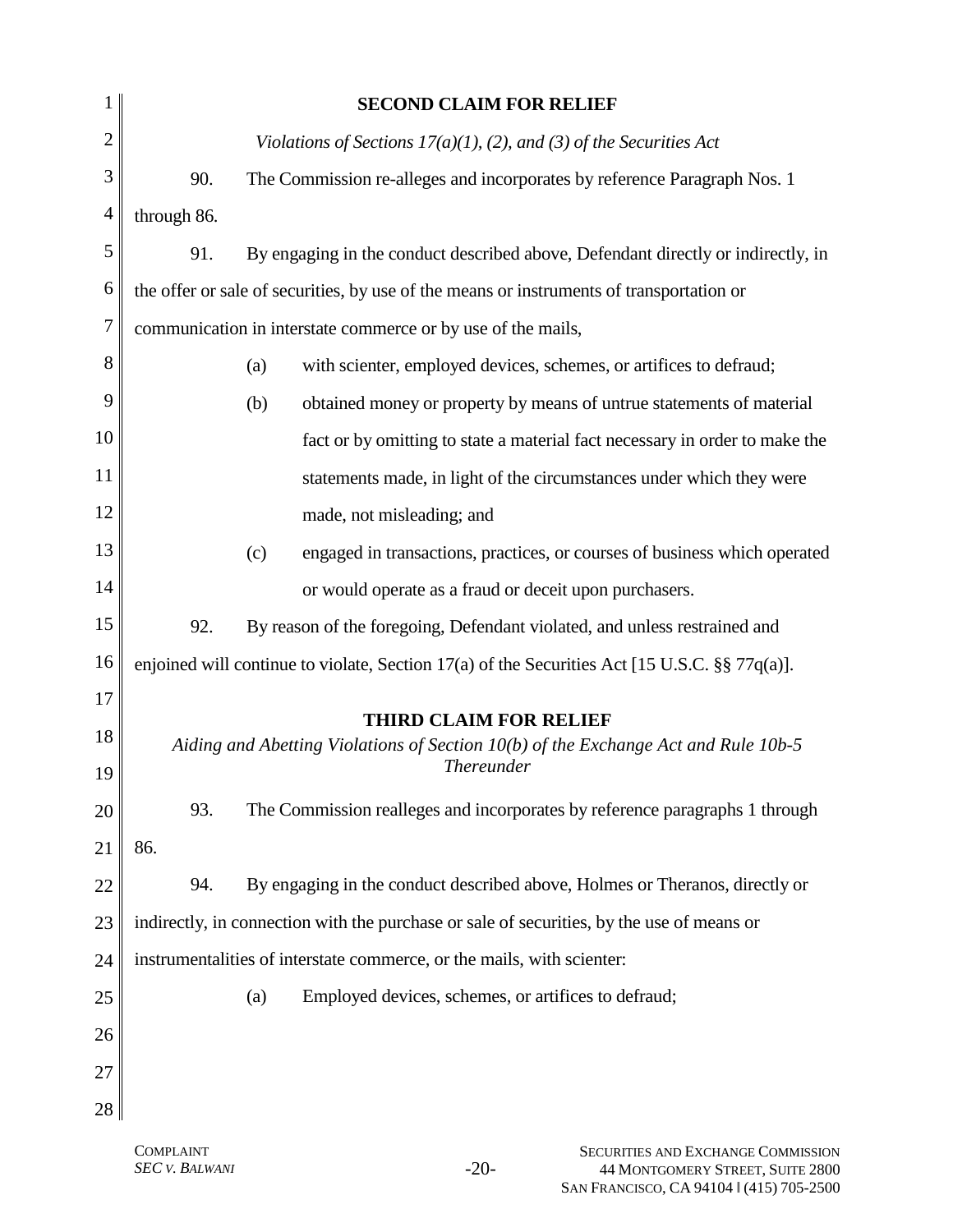| 1  | (b)<br>Made untrue statements of material facts or omitted to state material facts                   |  |  |
|----|------------------------------------------------------------------------------------------------------|--|--|
| 2  | necessary in order to make the statements made, in the light of the                                  |  |  |
| 3  | circumstances under which they were made, not misleading; and                                        |  |  |
| 4  | Engaged in acts, practices, or courses of business which operated or<br>(c)                          |  |  |
| 5  | would operate as a fraud or deceit upon other persons, including                                     |  |  |
| 6  | purchasers and sellers of securities.                                                                |  |  |
| 7  | 95.<br>By engaging in the acts and conduct alleged above, Defendant knowingly or                     |  |  |
| 8  | recklessly provided substantial assistance to Holmes' or Theranos' violations of Section 10(b) of    |  |  |
| 9  | the Exchange Act [15 U.S.C. § 78j(b)] and Rule 10b-5 thereunder [17 C.F.R. §§ 240.10b-5], and        |  |  |
| 10 | thereby aided and abetted such violations, and unless restrained and enjoined, will continue to      |  |  |
| 11 | violate these provisions.                                                                            |  |  |
| 12 |                                                                                                      |  |  |
| 13 | <b>FOURTH CLAIM FOR RELIEF</b>                                                                       |  |  |
| 14 | Aiding and Abetting Violations of Section $17(a)$ of the Securities Act                              |  |  |
| 15 | 96.<br>The Commission realleges and incorporates by reference paragraphs 1 through                   |  |  |
| 16 | 86.                                                                                                  |  |  |
| 17 | 97.<br>By engaging in the conduct described above, Holmes or Theranos directly or                    |  |  |
| 18 | indirectly, in the offer or sale of securities, by use of the means or instruments of transportation |  |  |
| 19 | or communication in interstate commerce or by use of the mails,                                      |  |  |
| 20 | with scienter, employed devices, schemes, or artifices to defraud;<br>(a)                            |  |  |
| 21 | obtained money or property by means of untrue statements of material<br>(b)                          |  |  |
| 22 | fact or by omitting to state a material fact necessary in order to make the                          |  |  |
| 23 | statements made, in light of the circumstances under which they were                                 |  |  |
| 24 | made, not misleading; and                                                                            |  |  |
| 25 | engaged in transactions, practices, or courses of business which operated<br>(c)                     |  |  |
| 26 | or would operate as a fraud or deceit upon purchasers.                                               |  |  |
| 27 |                                                                                                      |  |  |
| 28 |                                                                                                      |  |  |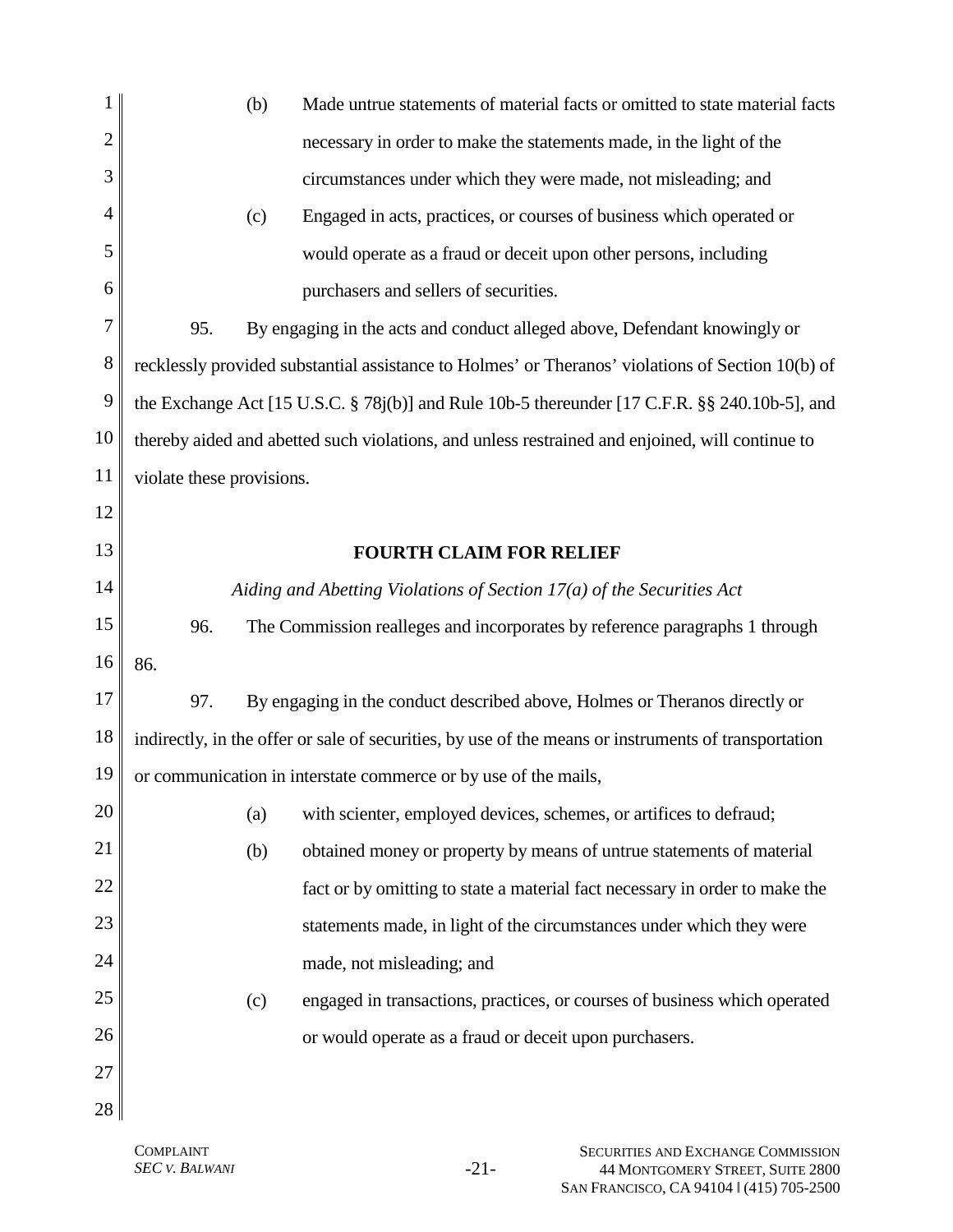| 1              | 98.<br>By engaging in the acts and conduct alleged above, Defendant knowingly or                             |
|----------------|--------------------------------------------------------------------------------------------------------------|
| $\overline{c}$ | recklessly provided substantial assistance to Holmes' or Theranos' violations of Section 17(a) of            |
| 3              | the Securities Act [15 U.S.C. §§ 77q(a)], and thereby aided and abetted such violations, and                 |
| $\overline{4}$ | unless restrained and enjoined, will continue to violate these provisions.                                   |
| 5              | <b>PRAYER FOR RELIEF</b>                                                                                     |
| 6              | WHEREFORE, the Commission respectfully requests that this Court:                                             |
| 7              | I.                                                                                                           |
| 8              | Permanently enjoin Defendant from directly or indirectly violating Section 17(a) of the                      |
| 9              | Securities Act [15 U.S.C. § 77q(a)], and Section 10(b) of the Exchange Act [15 U.S.C. § 78j(b)],             |
| 10             | and Rule 10b-5 [17 C.F.R. § 240.10b-5] thereunder.                                                           |
| 11             | II.                                                                                                          |
| 12             | Issue an order requiring Defendant to pay a civil monetary penalty pursuant to                               |
| 13             | Section 20(d) of the Securities Act [15 U.S.C. $\S 77t(d)$ ] and Section 21(d) of the Exchange Act           |
| 14             | $[15 \text{ U.S.C. } § 78u(d)(3)].$                                                                          |
| 15             | Ш.                                                                                                           |
| 16             | Prohibit Defendant from serving as an officer or director of any entity having a class of                    |
| 17             | securities registered with the Commission pursuant to Section 12 of the Exchange Act [15 U.S.C.              |
| 18             | § 78 <i>l</i> ] or that is required to file reports pursuant to Section 15(d) of the Exchange Act [15 U.S.C. |
| 19             | § 78o(d)], pursuant to Section 20(e) of the Securities Act [15 U.S.C. § 77t(e)] and                          |
| 20             | Section 21(d)(2) of the Exchange Act [15 U.S.C. $\S 78u(d)(2)$ ].                                            |
| 21             | IV.                                                                                                          |
| 22             | Retain jurisdiction of this action in accordance with the principles of equity and the                       |
| 23             | Federal Rules of Civil Procedure in order to implement and carry out the terms of all orders and             |
| 24             | decrees that may be entered, or to entertain any suitable application or motion for additional               |
| 25             | relief within the jurisdiction of this Court.                                                                |
| 26             |                                                                                                              |
| 27             |                                                                                                              |
| 28             |                                                                                                              |
|                | COMPI AINT<br><b>SECUPITIES AND EVCHANGE COMMISSION</b>                                                      |